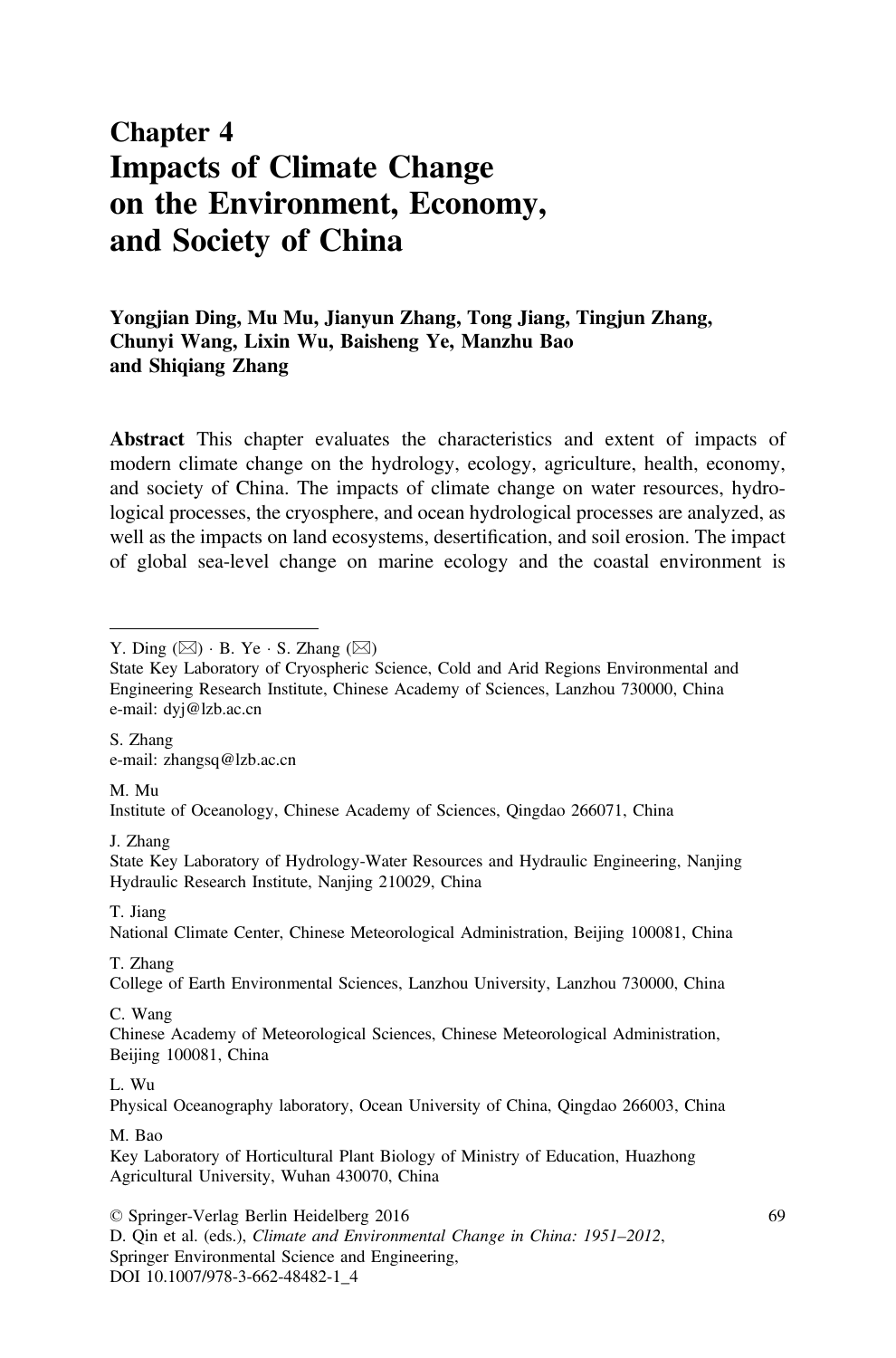comprehensively assessed. The chapter also summarized the impact of climate change on farming, animal husbandry, forestry, aquaculture, and fisheries.

**Keywords** Impact  $\cdot$  Climate change  $\cdot$  Environment  $\cdot$  Economy  $\cdot$  Society

### 4.1 Hydrology and Water Resources

The measured discharge of large rivers in China has been decreasing in the past 50 years, with the discharge from the Haihe River and Yellow River being significantly reduced. Human economic activity is still the main reason for the recent changes in river runoff. However, the impact of climate change on discharge is increasing. Along with socioeconomic development, climate change has exacerbated the conflict between water supply and demand in the northern arid regions of China and exacerbated water depletion (due to water quality) of the southern humid regions. Over the last decade, the river discharge in the northwest alpine mountain areas has significantly increased, mainly due to accelerated glacier melting. Because extreme precipitation events have increased, the frequency and volumes of floods have increased, and the scope and intensity of drought have also increased. And sea-level rise has posed serious challenges to flood control in coastal areas.

# 4.1.1 River Discharge and Water Resources

Hydrological observation records from the Yangtze, Yellow, Songhua, and Zhujiang rivers, spanning nearly 100 years, suggest that discharges of these major rivers are decreasing, at rates from  $0.5\%$  per 10 years to 4 % per 10 years (Fig. [4.1\)](#page-2-0). The measured discharges of the Haihe, Yellow, and Liaohe rivers have also significantly decreased, with the Haihe River discharge reduced  $\sim$  30–70 % (Zhang et al. [2007\)](#page-23-0). The annual average discharge of the middle and lower reaches of the Yangtze River, the upper reaches of the Huaihe River and Nen River, and rivers in Xinjiang has increased by 2–9 % since the 1980s.

Change in measured river discharge is the product of several environmental factors, including land cover changes caused by human social and economic activities (e.g., construction of water conservation projects and urbanization), climate change, and economic and social development. Overall, human social and economic activities have more significant impacts on river discharge in the northern arid regions of China and have limited impacts in the humid southern areas. For example, human social and economic activities are the major reasons for the decreased discharge in the middle reaches of the Yellow River since 1970. Climatic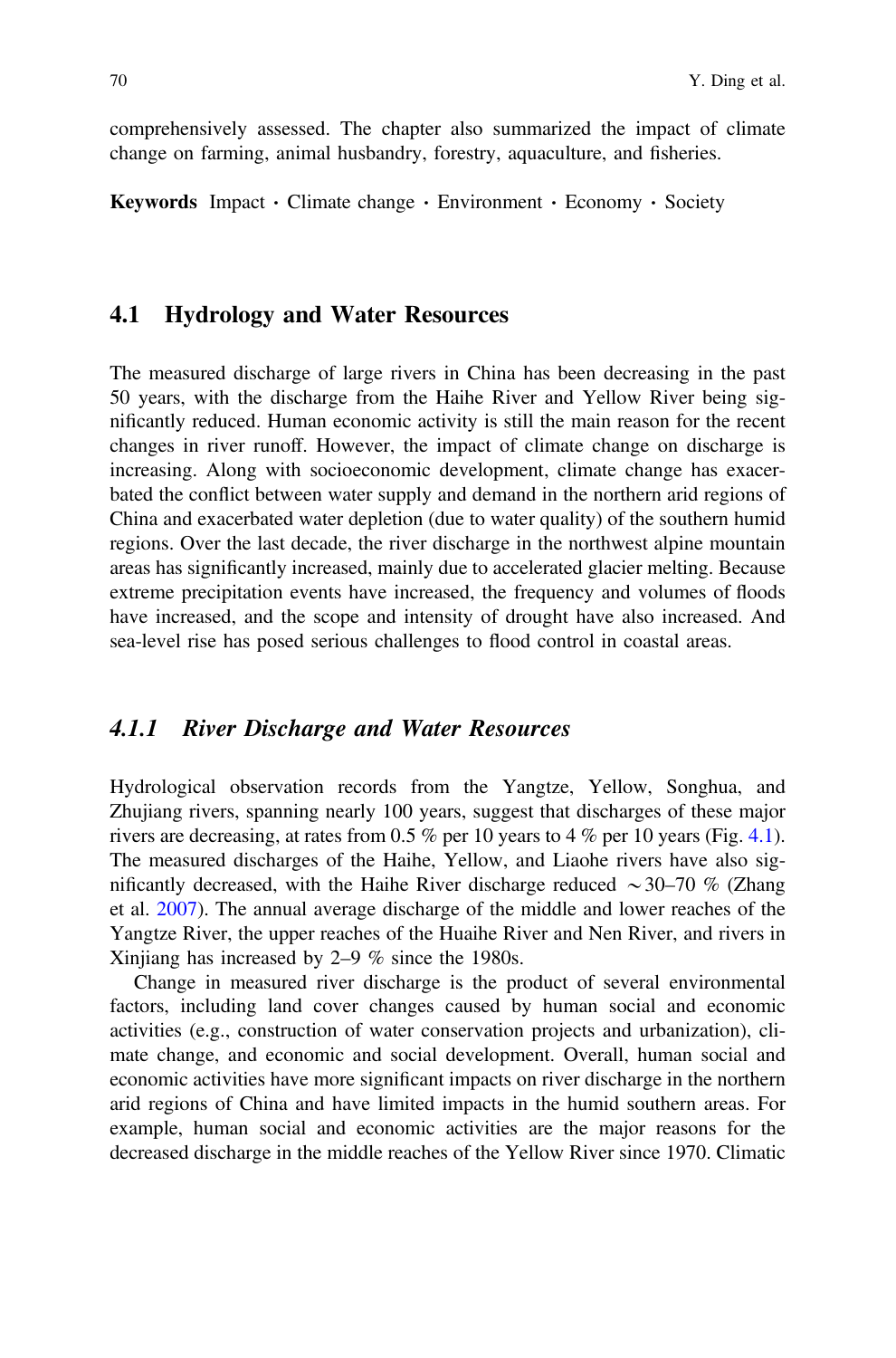#### <span id="page-2-0"></span>4 Impacts of Climate Change on the Environment, Economy … 71



Fig. 4.1 Annual runoff variations of large rivers since 1950 in China (modified from Zhang et al. [2007;](#page-23-0) Su et al. [2007](#page-23-0); Ding et al. [2007\)](#page-22-0)

factors have increasingly contributed to reduced river discharge since the 1980s. Climate change and human social and economic activities accounted for  $\sim$  30 and 70 % reduction in river discharge, respectively. Climate change exacerbated at some extent the contradiction between water supply and demand in the arid regions of northern China.

The water quality in China is declining. National Water Quality Monitoring and Evaluation results in 2008 showed that the water quality of 45 % of the studied areas met or exceeded the surface water III standard, and 28 % of the areas had serious water pollution, worse than the V standard. River segments with water quality worse than the V standard accounted for 21 % of the total river segments, an increase of 4 % compared with 2001. The rapid development of regional industrial and agricultural activities contributed to the deterioration of water quality, but climate change also had an effect on hydrology. Higher air temperatures effected the biological environment of rivers and lakes, and the distribution of water organisms, particularly in water bodies prone to cyanobacteria or eutrophication. On the other hand, reduced precipitation and reduced discharge due to industrial and agricultural development decreased the ability of rivers to dilute toxins. As a result, water-quality problems have led to more prominent water shortages in the southern, humid regions of China.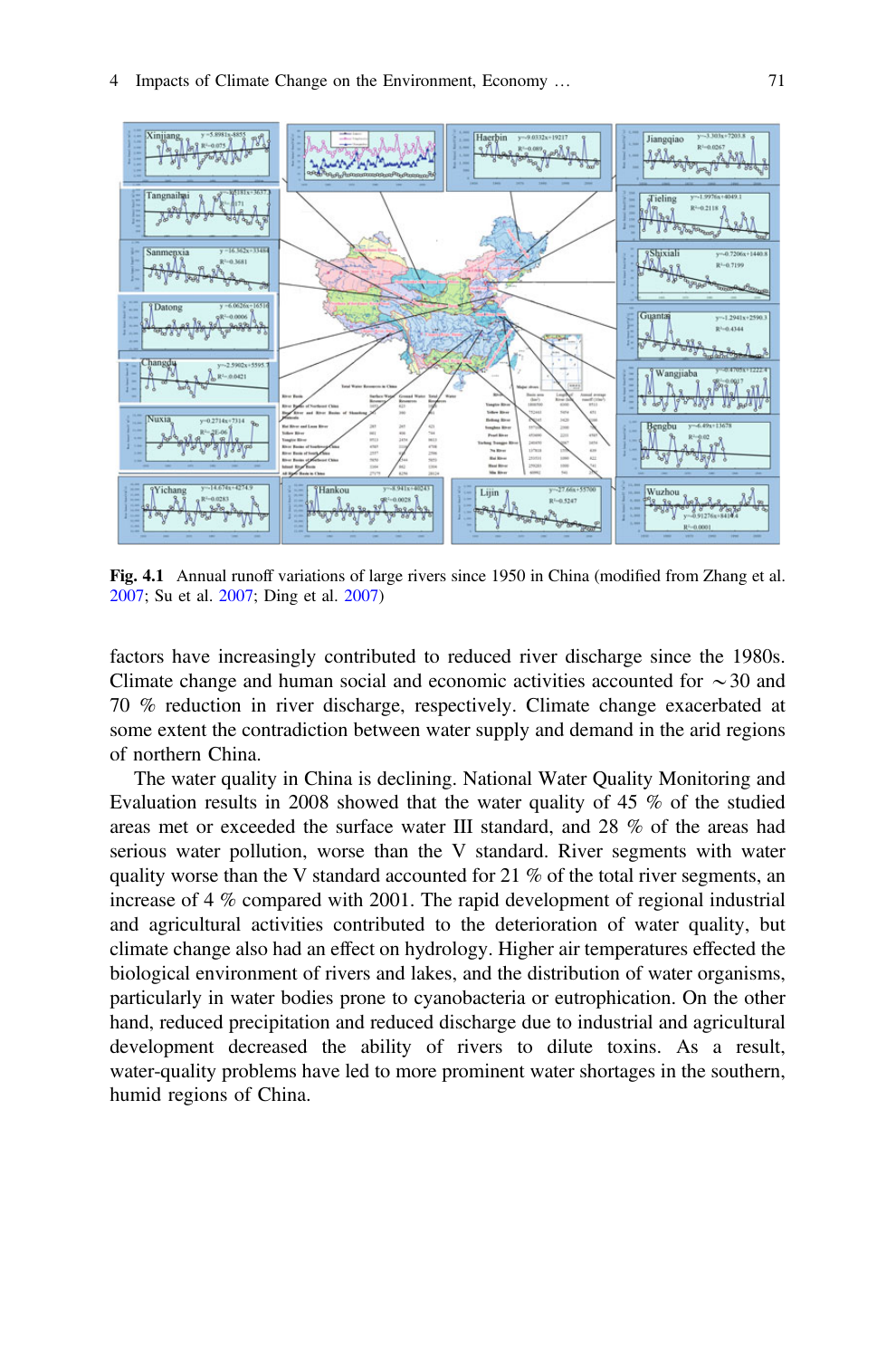# 4.1.2 Cryosphere Hydrology

The impacts of cryosphere changes on the hydrology and ecology in the cold and arid regions of western China have significantly increased. Glacial runoff accounts for  $\sim$  22 % of river discharge of inland river basins in western China, and the runoff is an important source of freshwater. Research has revealed that glacier runoff plays strong regulatory role in water availability when glacier coverage is over 5 % in a watershed. Glacial runoff produces more water in drought years and less water in humid years with lower air temperatures, therefore stabilizing arid oases.

Climate warming has led to increased glacier runoff in the last 50 years. Glacier runoff into the Tarim River and its main tributaries has significantly increased, with at least 1/3 of the increased river discharge coming from increased glacier runoff. The recent increased glacial runoff into the Yangtze River partly compensated for the decrease in the river's discharge. Intensification of glacier ablation and shrinkage has led to the areal expansion of some lakes that are mainly supplied by glacial runoff. In recent years, the frequency of glacier floods and glacial lake outburst floods has increased. Given differences of glacier coverage and glacier changes in each watershed, the impacts of glacial runoff on water resources still need further research, particularly the impact of the process of glacial runoff decrease after increasing during glacier retreat on river runoff needs refinement.

Permafrost degradation has a direct impact on basin's water cycle processes. Disappearance of permafrost, or thickening of the active layer, has caused a decline in the groundwater level (the water level above frozen soil), which results in decreased wetlands, rivers and lakes drying up, and the continued deterioration of the ecological environment. Permafrost degradation also affects the formation of basin groundwater systems, resulting in increased winter river discharge in many of the permafrost-covered regions.

Warming climate has led to a change in the distribution of annual river discharge, with an earlier start of the spring snowmelt process. The date of maximum monthly discharge(snowmelt discharge) of the Crane River(one tributary of the Altai Irtysh River) now occurs approximately one month earlier, with an increased discharge of  $\sim$  15 %, and summer discharge has decreased in the past 50 years. Climate-related changes in accumulated snowfall can also affect the amount of snowmelt discharge.

# 4.1.3 Sea-Level Rise

Climate change has had a profound impact on the circulation and thermohaline environment of continental shelf areas of eastern China and the South China Sea. The temperature of coastal waters has shown a consistent warming trend from 1900 to 2008, with the warming rate of  $1.3 \pm 0.30$  °C/100 years of the eastern continental shelf and northwestern Pacific, which is 2–3 times of the global ocean average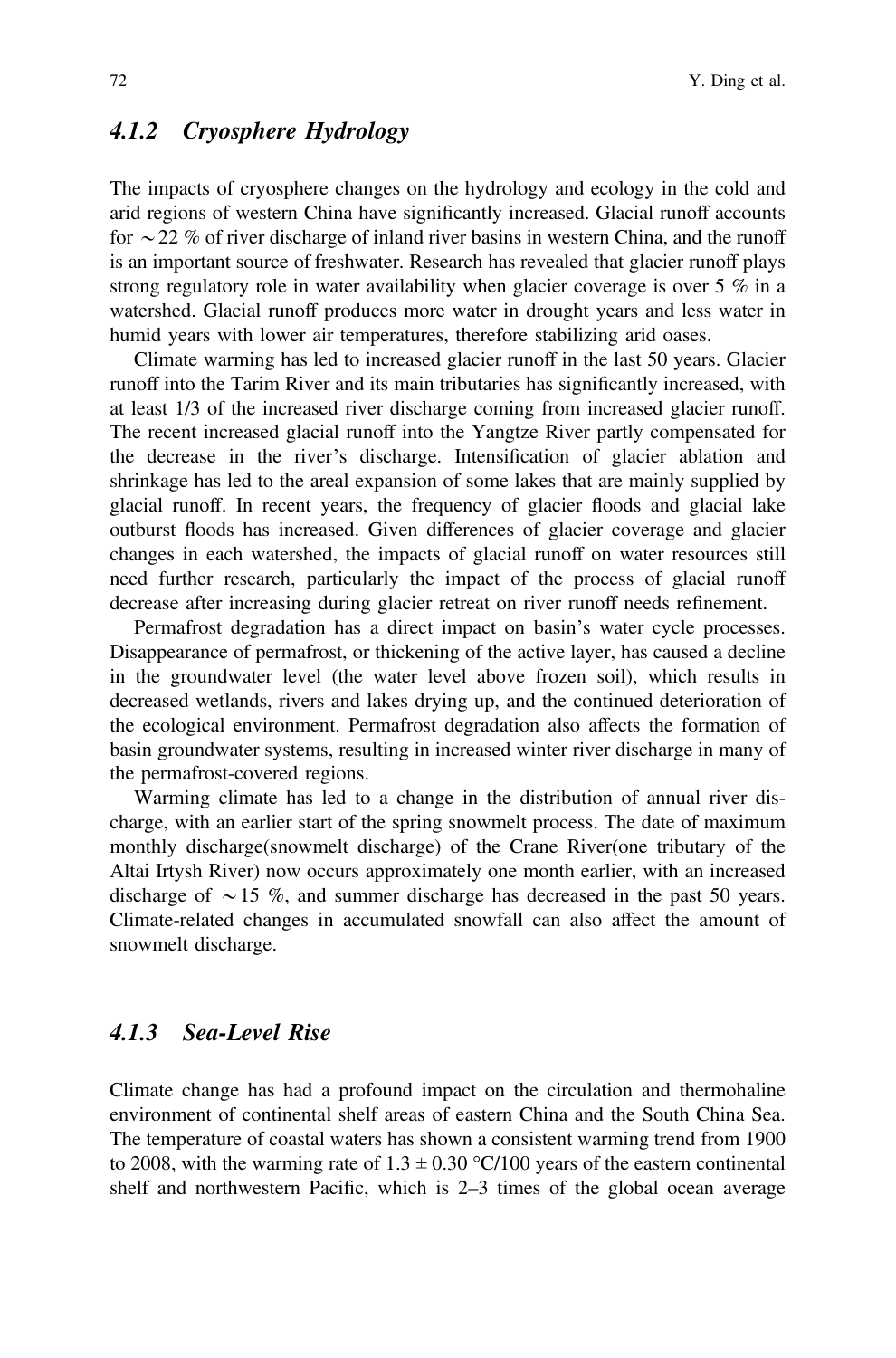warming, and this warming is closely related to a strengthening of the meridional heat transport of Kuroshio Current [a north-flowing ocean current on the west side of the North Pacific Ocean] (Wu et al. [2012\)](#page-23-0). Another prominent phenomenon in Chinese coastal waters is the salinity of the Bohai Sea. The average salinity of the entire Bohai Sea has increased nearly 2 Psu (salinity unit) from 1961 to 1996. The salinity near the old estuary of the Yellow River in Bohai Bay has increased nearly 10 Psu, mainly caused by the reduction of Yellow River discharge to the Bohai Sea, and increased evaporation (Wu et al. [2004](#page-23-0)). The evaporation of the East China Sea has significantly increased, by  $\sim$  1.2 cm/year, which has led to continuing loss of freshwater and heat, while the freshwater flux of the South China Sea has weakened, leading to decreased endothermic conditions from 1979 to 2008.

The average sea-level rise along Chinese coastal areas is 2.6 mm/year in the past 30 years, 0.8 mm/year higher than the 1.8 mm/year global average. Sea-level rise leads to aggravated coastal erosion, which has increased significantly since the 1950s. The majority of sandy shores, muddy shores, and coral reefs changed from deposition or stable states to erosional states, and total erosion increased. The average coastal erosion rate is 15–20 m/a from 1976 to 1982 in Hainan Island. Sea-level rise has increased coastal water depths, enhanced wave action, and intensified storm surges. Rising sea level has led to estuarine saltwater wedges upstream, increasing the intensity of seawater intrusion into rivers and aggravating groundwater salinization. This phenomenon is particularly evident near the deltas of major Chinese rivers. Seawater intrusion is more pronounced in coastal cities close to the Yellow Sea and Bohai Sea. Laizhou Bay, in Shandong Province, is one of the regions with the most serious seawater intrusion in China. The rate of intrusion has increased from 46 m/year during 1976–1979 to 404.5 m/year during 1987–1988 in this region. The sea-level rise has significant effects on salinity traced in Pearl River Delta. The traced distance of 250 mg/L of salinity line significantly increased with the upstream runoff frequency increases. The boundary of salinity traced back to the upstream significantly moved under certain upstream runoff conditions and the rise in sea level (Kong et al. [2010](#page-22-0)).

# 4.2 Terrestrial Ecosystems

Observational evidence increasingly shows that climate change has strongly influenced terrestrial ecosystems. The impacts of recent climate change are faster and more extensive than in any past period.

# 4.2.1 Forests

The structure, composition, distribution, phenology, productivity, and carbon sink behavior of forests have changed in response to climate change. The extent and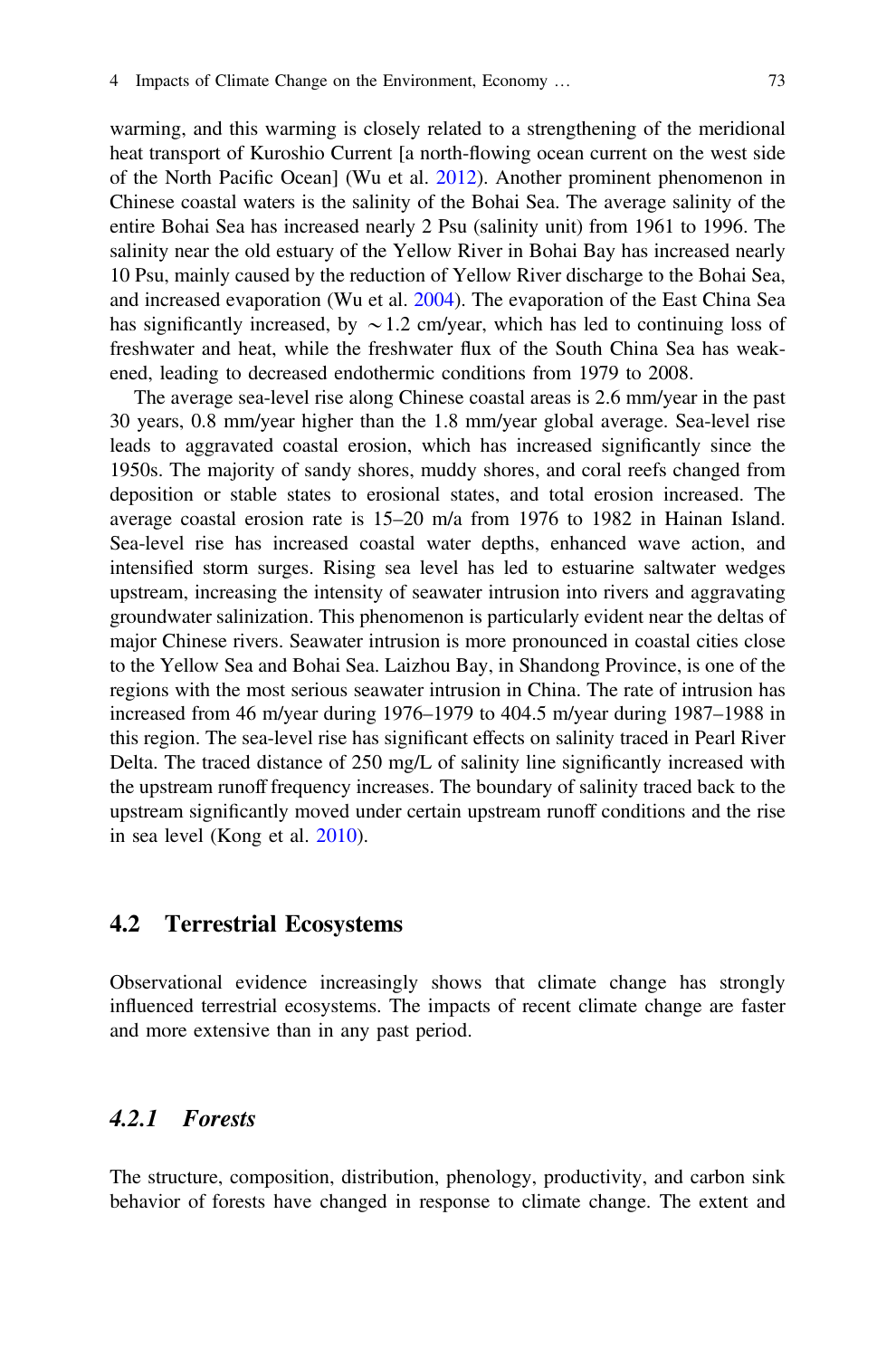optimal distribution range of the Larix, and spruce, fir, red cedar, and other tree species in the Xiaoxing'anling and eastern mountain ranges in Heilongjiang Province have moved northward from 1961 to 2003, due to climate change. The boundary of Larixgmeliniiin, the Daxing'anling moved northward approximately 1.5° latitude. The north and south boundaries of spruce–fir optimum distribution area moved northward latitude 0.5° and 1.5°. The optimum distribution area of pine moved northward 0.5° latitude (Liu et al. [2007](#page-23-0)). Climate warming has had a strong impact on the Betula ermanii (birch) tundra transition zone in the Changbai Mountains of northeast China, with the distribution from an altitude of 1900–1950 m migrated to 2150 m. The migration of entire populations of B. ermanii has recently shifted northward. Alpine meadows and some species in the forest transitional zone, in the Wutai Mountains of Shanxi Province, have shifted to northward with rising regional air temperatures. Shrubs have invaded alpine meadows, and the tree line has risen  $\sim$  8.5 m per 10 years in the arid valleys of Yunnan Province (Moseley [2006\)](#page-23-0).

The average spring temperature in China has increased by  $0.5 \degree C$ , and spring has begun 2 days earlier, since the 1980s. Spring will start 3.5 days earlier if the average spring temperature rises by  $1 \degree C$ . The start of spring would be delayed 4 and 8.8 days if the average spring temperature decreased by 0.5 and 1.0 °C, respectively. The observed start of spring in Shenyang (during 1960–2005) and in Beijing (1950–2004) suggests that the start of spring has occurred earlier with increasing spring air temperature.

# 4.2.2 Grasslands

Grassland areal extent has been degraded by 2 million hectares per year, mainly caused by droughts in northern China. The change of grassland ecosystems is more pronounced in the Qinghai–Tibet Plateau where the grassland ecosystems are more sensitive to air temperature increase. For example, grassland ecosystems with extreme vulnerability in the source regions of the Yangtze and Yellow rivers have continuously degraded since the 1960s. The area of high-cover alpine meadows and alpine swamp meadows has shrunk by 17.7 and 25.6  $\%$  (Wang et al. [2009\)](#page-23-0). Meanwhile, the phenology of dominant plants of alpine meadows has undergone significant changes under climate change. For example, the flowering period of Elymus nutans grass, which is the dominant gramineous pasture in subalpine meadows, has advanced 10–14 days from 1985 to 2005, while the maturity period has advanced 20–24 days.

Water is the main limiting factor for grass growth in most parts of China. The productivity of the grassland ecosystem is mainly affected by precipitation. Increased precipitation improves soil moisture supply and enhances the photosynthesis rate, resulting in improved grassland productivity (Li et al. [2008](#page-23-0)). For example, the net primary productivity (NPP) of grasslands during the growing season in Inner Mongolia increased between 1982 and 2003, while the grassland productivity in typical cross-zone of agriculture and graze in northern China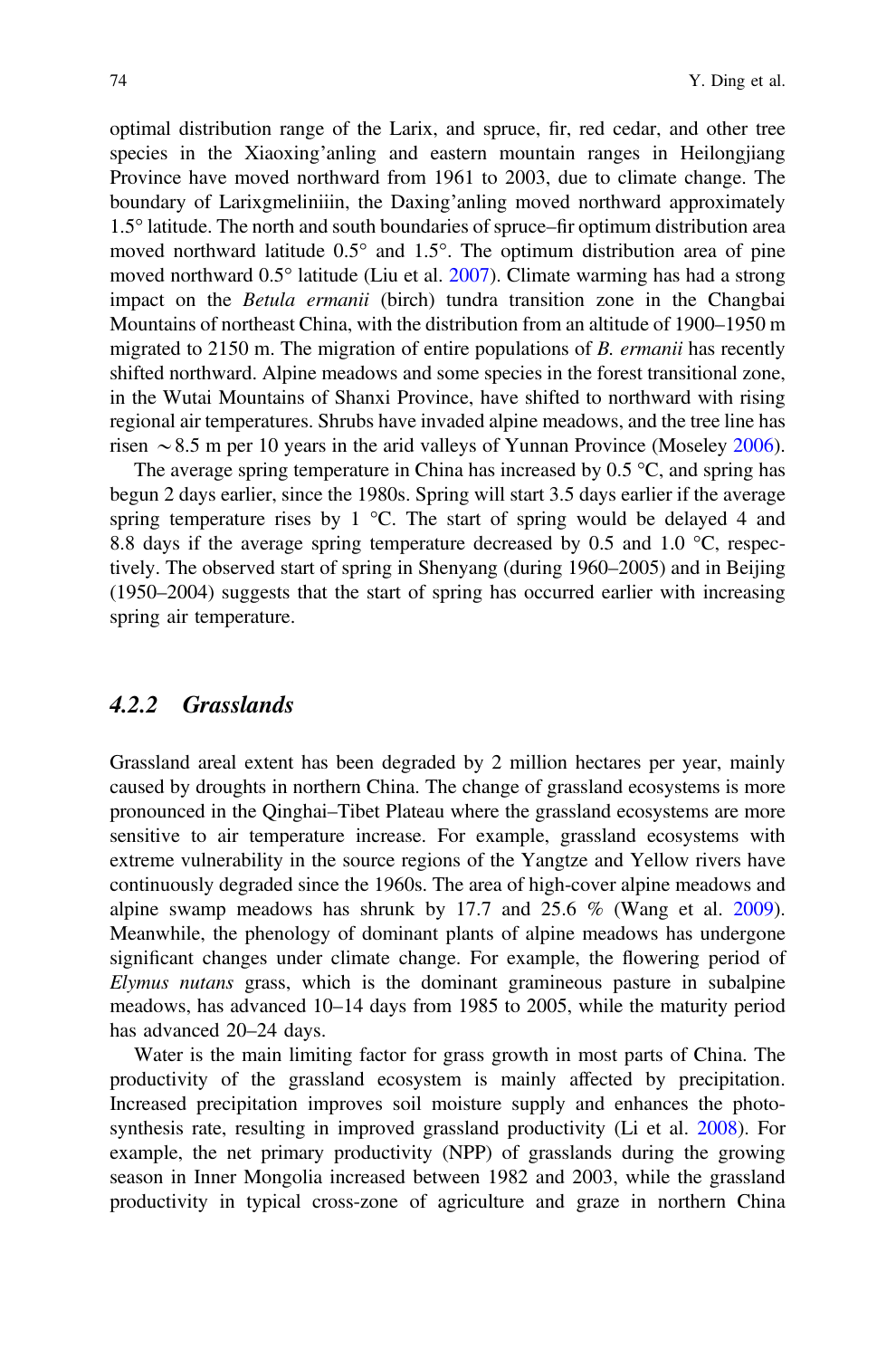evidently increased. Reduced precipitation leads to declined grassland productivity. Such as in the pastoral districts of southern Qinhai Province and Gansu Province, middle of Ningxia, the Naqu district of Tibet, and pan regions of Qinhai Lake in Qinghai, the weaken hydrothermal tie has led to a general decline in forage yield with generally increased temperatures and decreased precipitation.

### 4.2.3 Inland Wetlands

The notable impacts of climate change on wetland ecosystems are mainly reflected in wetland hydrology, biogeochemical processes, plant communities, and wetland ecological processes. In the complex hydrology environmental systems with ice, frozen soil, snow, rivers, and lakes in the Tibetan Plateau, the area change of lakes is the combined effects of climate change, water, and heat. Regional lakes in the Tibetan Plateau, Mongolia, and Xinjiang have been significantly impacted by climate change, and some wetlands and lakes have expanded under climate warming (Ding et al. [2006](#page-22-0)). The area of wetland and lakes in Sanjiang Plain in northeast China, middle north, and east part of Tibet Plateau have sharply decreased during the same period, which mainly caused by increased air temperature and decreased precipitation. For example, the area of wetland in the source reach of Yangtze River and Yellow River and Ruoergai wetland have decreased above 10 %, among which the area of alpine swamp wetland in the source reach of Yangtze River has decreased about 29 % (Wang et al. [2009\)](#page-23-0).

The composition and structure of wetland vegetation have significantly changed with climate change. The lobular camphor *Carex* has expanded in range to the central area of the wetland, while deepwater communities, such as Carex lasiocarpa, have declined in Sanjiang Plain in northeast China. The biological diversity of the wetland has sharply declined since the 1960s. For example, species of algae have decreased by 15.5 %, while the total number of algae has increased 181.4-fold, and fish species decreased by 44.4 % between the 1960s and the early 1990s in Baiyangdian wetland. Meanwhile, the eco-environment of surrounding degrades wetland turned deterioration. Desertification in the area surrounding the wetland has expanded in north China. Such as, the desert area around Hulun wetland has expanded to more than  $100 \text{ km}^2$ , and the degradation of pastures has accounted for a loss of more than 30 % of total pasture area in 1997. The wetland soil carbon pool is about 1/10–1/8 of the terrestrial soil organic carbon repository in China. The total loss over the past 50 years has probably reached 1.5 PgC.

# 4.2.4 Biological Diversity

Climate change and human activities have had a definite impact on biodiversity in China in the twentieth century. Some species have recently become extinct due to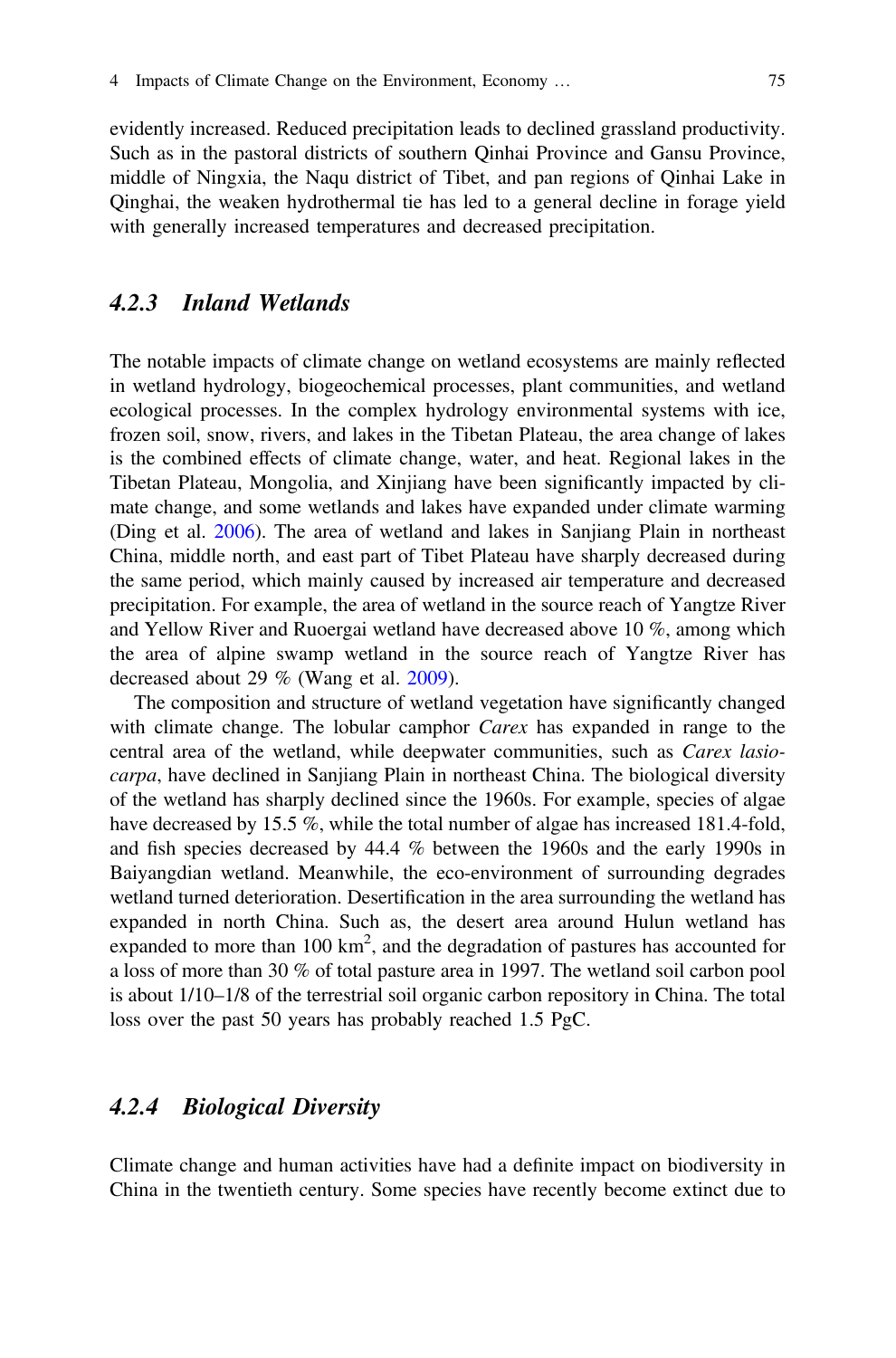climate change and human activities. For example, Pantheratigrislecoqi, Equusprzewalskii, and Saigatatarica have become extinct in desert areas in China. Green peacocks were historically present in Hunan, Hubei, Sichuan, Guangdong, Guangxi, and Yunnan. They are currently found only in western, central, and southern Yunnan Province. Przewalski's gazelle used to range across of Inner Mongolia, Qinghai, and Gansu. They are currently distributed only in the Qinghai Lake region (Ma et al. [2006](#page-23-0)).

Climate change has affected the bird phenology and distribution of animals in the Qinghai region. Spot-billed ducks in the Bohai Sea area had been summer migratory birds before the 1990s, but have now become resident birds due to winter warming. Compared with the last century, 26 species of birds, including the bean goose, gray-headed blackbird, and bald Harrier, have disappeared from the Qinghai lake.

#### 4.3 Terrestrial Environment

# 4.3.1 Land Use and Land Cover Change

The characteristic of land use and land cover change since the 1990s includes continued decreasing in arable land and continued increasing in forest area and the dynamic stability of grassland. The land use and land cover change greatly varied in different regions. Generally speaking, land use and land cover changes are the combination result of climate change and human activities. The rising temperatures, especially the relatively large rising temperature in north China, play an important role in the northward shift of margin for Chinese paddy and dry land boundaries. 87 % of new paddy fields concentrated in the northeast region. 59 % of newly reclaimed upland farmland located in three northeastern provinces and Inner Mongolia. If the future climate in the north China remains arid, the farmland area will be further reduced, while the area of woodland and pasture will be further increased (Liu et al. [2009\)](#page-23-0).

The vegetation cover index NDVI in most regions of China had experienced an increase from 1982 to 2006, indicating that vegetation activity enhanced. The pronounced increase of NDVI with greater than 1 %/10a occurred including Beijing, Tianjin and its surrounding areas, southeastern Qinghai, and middle and west part of northern Xinjiang. NDVI in most areas, south of the Yangtze River decreased with more than  $-1$  %/10ya. NDVI in eastern coastal areas slightly declined or did not change, while western regions experienced an increasing NDVI. The overall increase of NDVI in China is closely related to climate change. The main reason of increasing of NDVI is due to extending growing season and accelerated growth. Climate change, in particular the rising temperatures and summer precipitation, may be the main driving factor for an increase in NDVI. Temperatures are the master impact factor of increase in annual maximum NDVI relative to precipitation in the northeast China. The orders of impact of temperature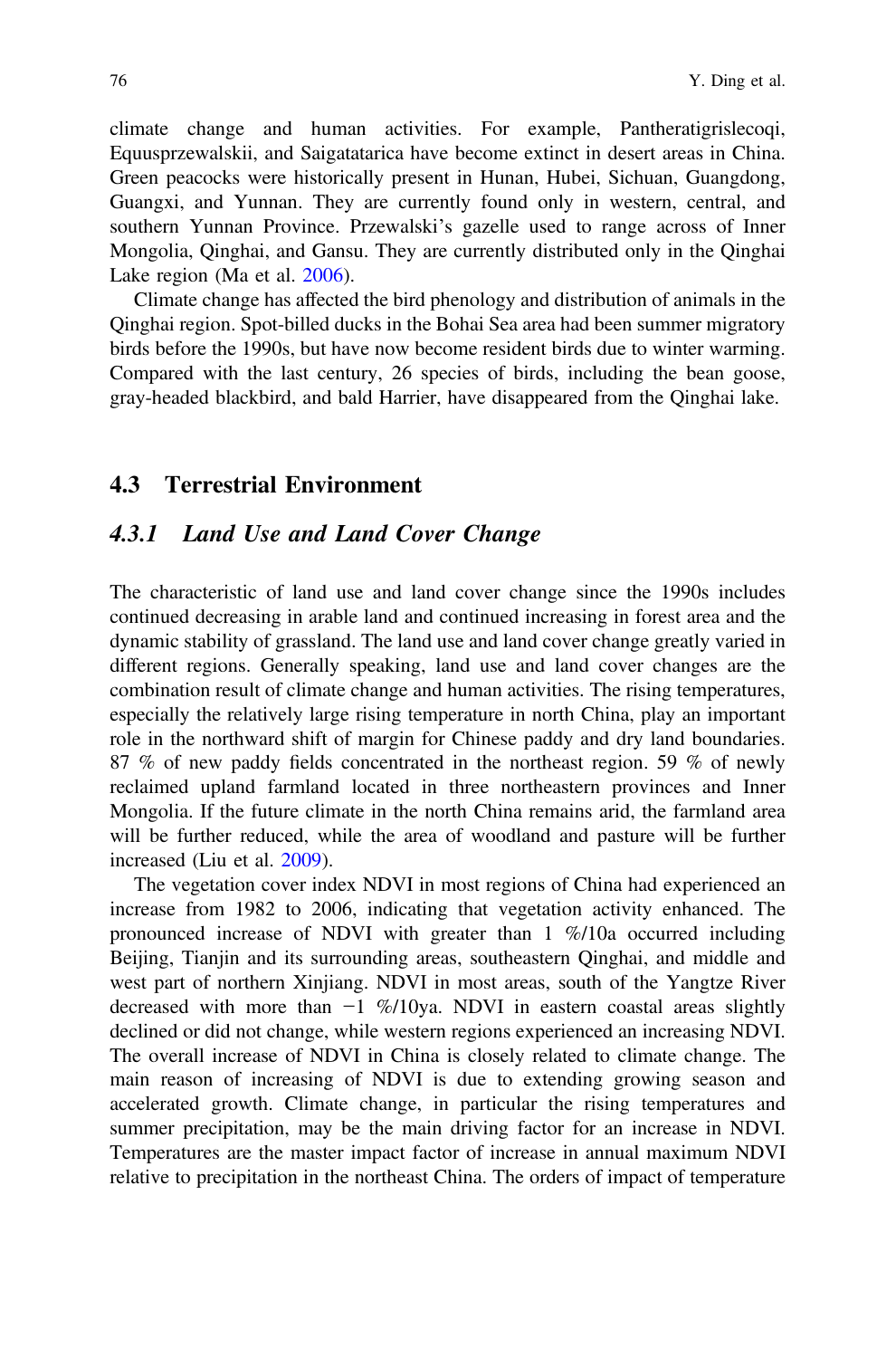on annual maximum NDVI for different types of vegetation decrease from forest, grassland, wetlands, and shrub to arable land. The projected global warming will have a significant impact on vegetation in northern China (Mao et al. [2012\)](#page-23-0).

# 4.3.2 Desertification

Desertification processes are significantly affected by climate change. The relationships between typical climatic factors and land desertification are shown in Table 4.1. Increasing precipitation and the average temperature are extremely beneficial for the vegetation growth, and decreasing wind speed is also conducive to the transformation from semi-fixed sand dune to fixed dune. This is the main cause of some of the major sand-dune areas in China, such as in Horqin, and has reversed since the 1980s. Although air temperature has generally risen in the pastoral zones and sandy areas in northern China, increasing precipitation during the 10 years preceding the 1990s and a decrease of potential evapotranspiration, wind speed, and other elements have reversed the large-scale desertification in China by the start of this century.

Temperature is the most important factor affecting desertification in the Qinghai– Tibet Plateau. Desertification in the area has expanded in the past 50 years due to continued warming and permafrost degradation. The source regions of the Yangtze and Yellow Rivers in the Tibet Autonomous Region have the highest desertification rates in China. Desertification in the Qaidam Basin has also expanded (from 1961 to 2006), caused by warming climate and increasing high winds.

Climate change has exacerbated on the development of regional rocky desertification (a process of land degradation characterized by soil erosion and bedrock exposure. The impact of temperature changes is mainly through indirect effects of changes in vegetation, while precipitation intensity and precipitation amount have important direct impact on the rocky desertification. The main impacts of climate change on rocky desertification include the following: (1) Rocky desertification is increased in areas with more than 1200 mm annual precipitation in karst areas; the

|                        | Hunshandake sandy land |               |               | Horgin sandy land  |               |               |
|------------------------|------------------------|---------------|---------------|--------------------|---------------|---------------|
|                        | Air<br>temperature     | Precipitation | Wind<br>speed | Air<br>temperature | Precipitation | Wind<br>speed |
| Shifting sand<br>dunes | 0.761                  | $-0.751$      | $-0.833$      | 0.684              | $-0.312$      | 0.71          |
| semi-fixed<br>dunes    | $-0.15$                | 0.829         | 0.324         | $-0.653$           | 0.679         | 0.227         |
| fixed dunes            | $-0.519$               | 0.139         | 0.804         | $-0.624$           | 0.658         | $-0.687$      |

Table 4.1 Correlation coefficients between climate elements and land desertification in typical sand-dune zones (after Li et al. [2009](#page-22-0))

The results of Hunshandake sandy land come from the land use change from 1970 to 2000. The samples of Horqin sandy land are 31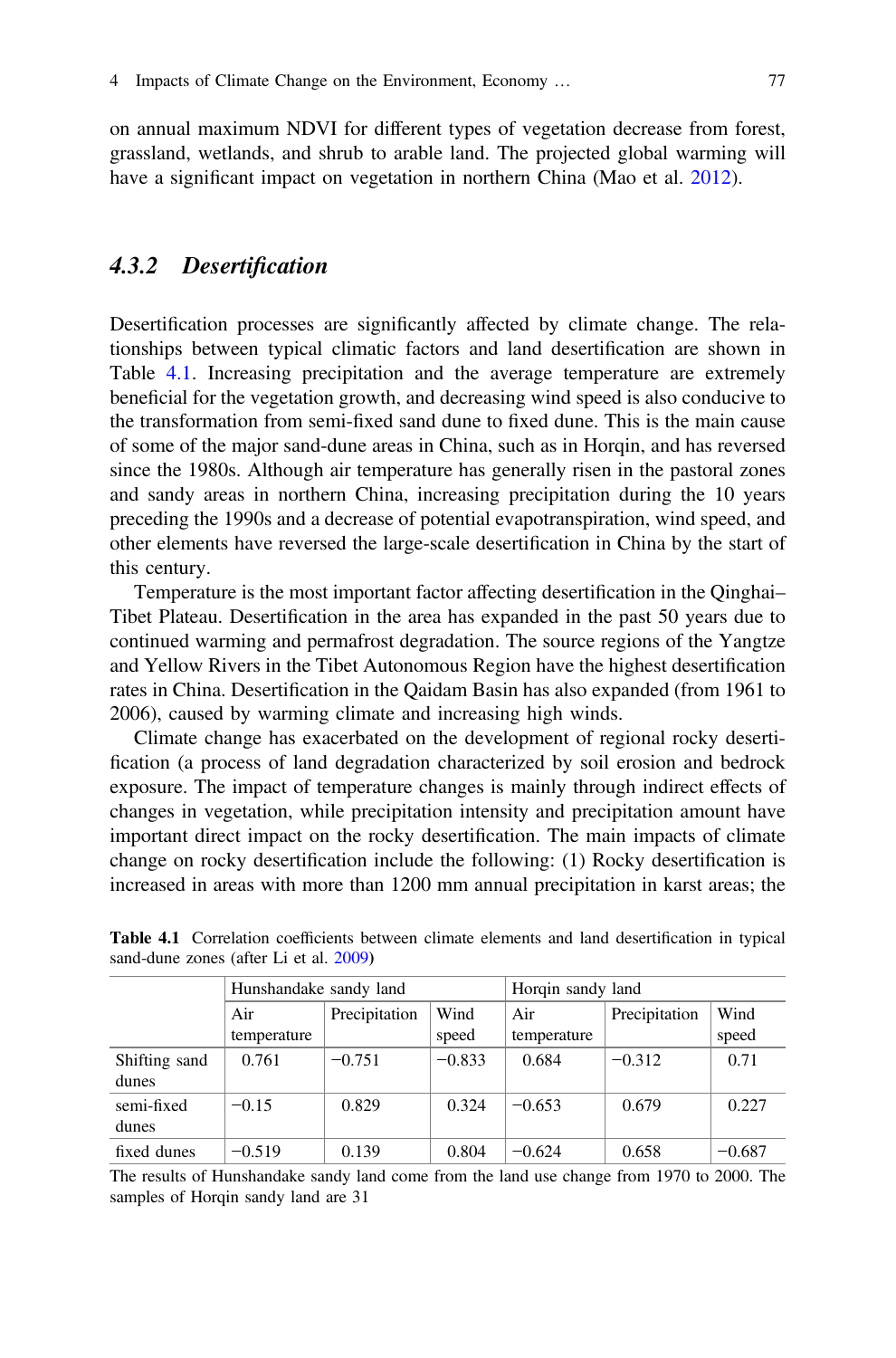greater the annual precipitation, the more serious the rock desertification. Annual precipitation has increased significantly in most eastern and northwestern parts of the karst areas in southwestern China, while precipitation in the middle and southwestern karst areas has significantly decreased. However, even in those regions with decreased annual precipitation, rainfall in flood season has increased, due to extreme rainstorms. Spatial patterns of precipitation are the main factors affecting the regional development of rocky desertification. Heavy rains in the karst mountain areas in southwestern China are more concentrated in the spring ( $\sim$  40 %) and summer (50  $\%$ ) seasons for the cultivation of crops in these areas. (2) Climate change has caused vegetation degradation in the karst areas. The regional NDVI for most parts of northern Guangxi and eastern and southwest Yunnan provinces has decreased, accompanied by temperature increases over the past 20 years. The decrease in annual average NDVI is more pronounced in the northern Guangxi region. There is a significant negative correlation between temperature and vegetation index. The yearly average NDVI and NPP for evergreen and deciduous broad-leaved mixed forests, which are important in karst areas, have declined markedly in the recent past, causing rocky desertification.

### 4.3.3 Soil Erosion

Soil erosion is related to climatic conditions, the surface environment, and soil characteristics. Soil erosion in the Loess Plateau has a nonlinear relationship with annual precipitation, in that the erosion first increased and reached a peak with the increase in annual precipitation and thereafter decreased. Analysis of sediment data from 115 hydrological stations, and precipitation data from 276 rainfall stations in the Loess Plateau, suggested that the spatial and temporal variation of sediment erosion is consistent with that of precipitation changes over the past 50 years, and sediment erosion decreases with decreasing precipitation (Xin et al. [2009\)](#page-23-0).

Precipitations in China have displayed distinct regional characteristics over the past 50 years. Significant climate warming and drying in the Loess Plateau has partly reduced the sediment load in rivers. However, predominant analyses indicate that water conservation contributed an average of 72.6 % to the decrease in soil erosion, while decreased precipitation contributed only 27.4 % in the Loess Plateau region (Xin et al. [2009\)](#page-23-0). This suggests that precipitation changes caused by climate change are indeed affecting regional soil erosion. However, this effect is relatively small.

# 4.4 Agriculture and Forestry

Climate change has significantly affected agriculture and forestry in China on crop growth, development, and yield formation, as well as the spatial distribution of agricultural climate resources. The general increasing of accumulated positive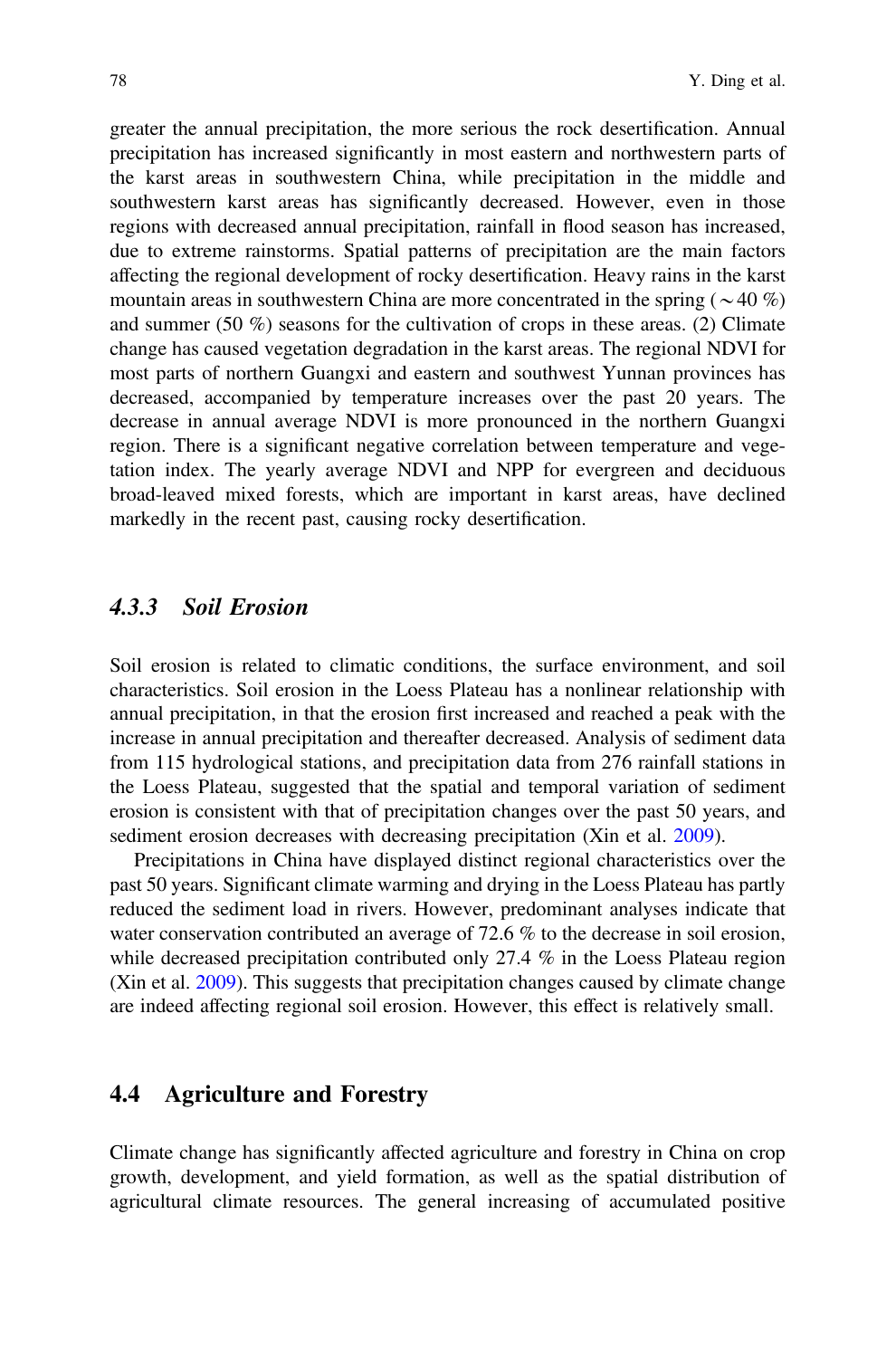temperature and the prolonged crop-growing season are benefit to expand thermophilic crops to high-latitude or alpine regions, changes of spatial distribution of different cropping system. As a result, the potential production has changed, agricultural biological and non-biological disaster has occurred more frequent, the agricultural production stability has decreased, lawn area has narrowed and moved northward, and the livestock productivity and the quality of livestock have declined. The fishery ecological environment has degraded, the traditional fishing grounds have disappeared, and fish reproductive capacity has decreased. The overall impact of climate change on structure, composition, function, productivity of high-latitude boreal forest is negative (Sun et al. [2010](#page-23-0)).

# 4.4.1 Agriculture

The changes of light, heat, water resources, and other factors in agriculture climate resource have great impacts on crop yield and quality. As a result of climate change, thermophilic crop zones in China have moved northward and into higher altitudes, the growing period has been extended, and the early-maturing varieties of crops have shifted to normal-maturing or late-maturing, which improved the adjustment of crop structure and layout. The crop belt has moved northward 150–200 km and 100–200 m vertically upward in mid-latitude zone due to climate warming. The national average days of accumulated temperature greater than 10 °C will extend 15 days when the annual average temperature increases by  $1 \degree C$ . The average northern boundary of the cultivation of double crops and three crops a year during 1981–2007 has moved northward compared with that during 1950–1980 with increasing temperature and accumulated positive temperature (Fig. [4.2](#page-11-0)). The largest boundary of double crops in one year moving northward is in Shaanxi, Shanxi, Hebei, Beijing, and Liaoning provinces. The largest boundary of three crops in one year moving northward is in Hunan, Hubei, Anhui, Jiangsu, and Zhejiang provinces (Yang et al. [2010](#page-23-0)).

Climate change significantly impacts on crop potential production. Reducing the number of sunshine hours and precipitation will decrease the potential production, while temperature will increase the potential production. If the light and temperature conditions are suitable, the coordination between soil moisture and light and temperature conditions will help to achieve higher crop yields. On the contrary, the crop will slowly grow, and crop potential production will decline if the crop cannot get sufficient water supply. Decreasing precipitation at this century is the major factor of Chinese crop potential production. Climate warming is caused by the increase of atmospheric  $CO<sub>2</sub>$  and other greenhouse gas concentrations. As a substrate for photosynthesis, atmospheric  $CO<sub>2</sub>$  enrichment will lead to enhanced crop photosynthesis, which will help improve crop yields. However, the carbon content in the plant increases, the nitrogen content is relatively lower, the protein may reduce, and crop quality may decline. The  $CO<sub>2</sub>$  fertilization effect is a concrete manifestation of the crop growth environment and species breed to manage conditions.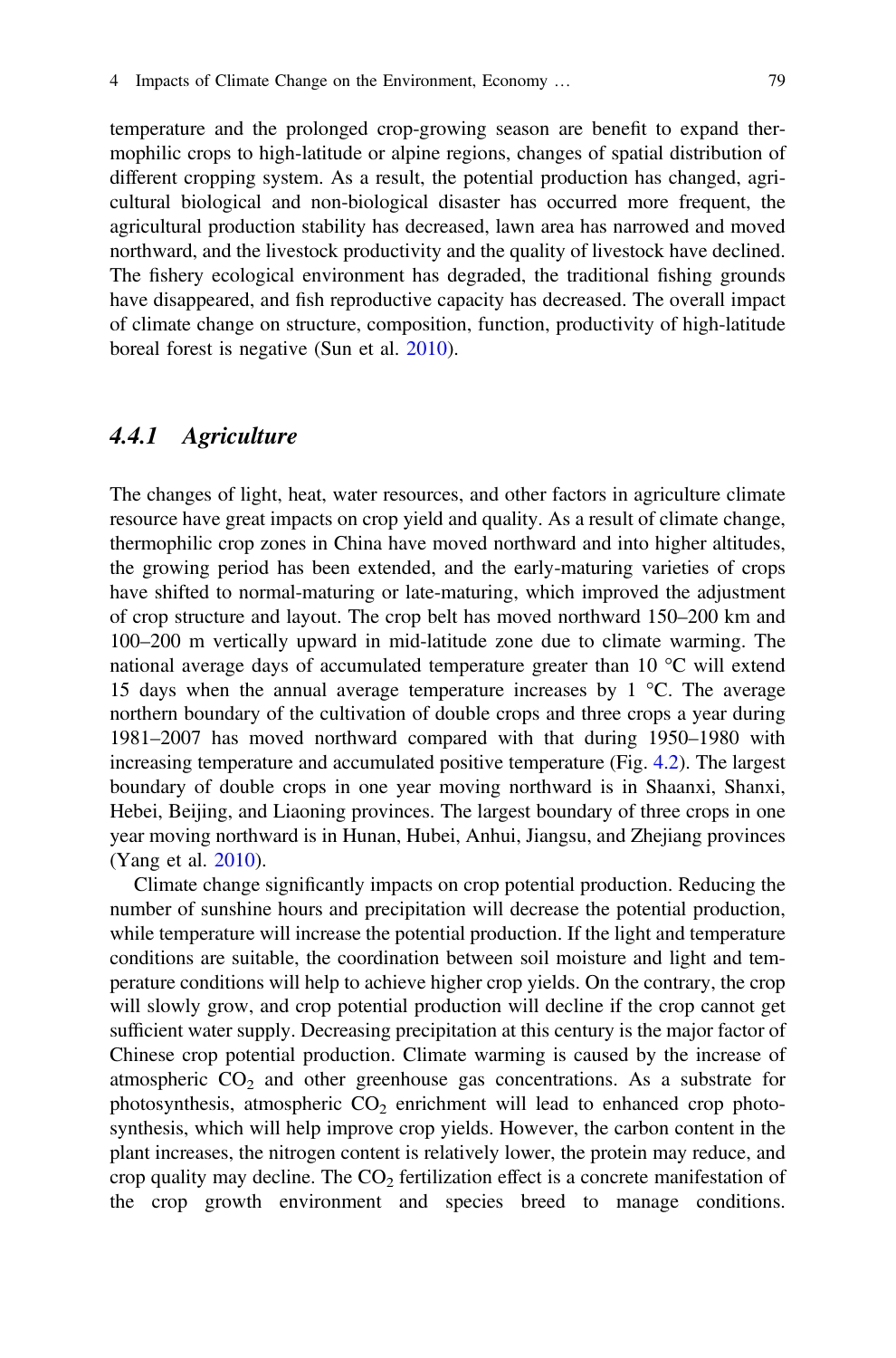<span id="page-11-0"></span>

Fig. 4.2 The changes of planting boundary of crops in past 60 years in China (after Oin et al. [2012\)](#page-23-0)

Currently, research is still not completely understood by the mechanism and extent of the stimulation of  $CO<sub>2</sub>$  on crop, and the research work in this area needs to be further strengthened.

Agricultural production in China will face three main challenges as a result of future climate warming. First, there will be an increase in agricultural production instability. Second, the geographic distribution and the structure of agricultural production will change. And third, agricultural costs will substantial increase (Ding [2003\)](#page-22-0). Therefore, there is an urgent need to develop adaptation technologies and enhance China's adaptive capacity to mitigate the adverse effects of climate change and promote sustainable agricultural development.

# 4.4.2 Animal Husbandry

Pastoral areas in China are mostly located in arid and semiarid areas, or in cold regions in high latitudes; therefore, animal husbandry is sensitive to increases in population, land use changes, and in particular, to climate change. The impacts of climate change on animal husbandry are complex. Rising air temperatures and sustained or decreasing precipitation result in an increase in evapotranspiration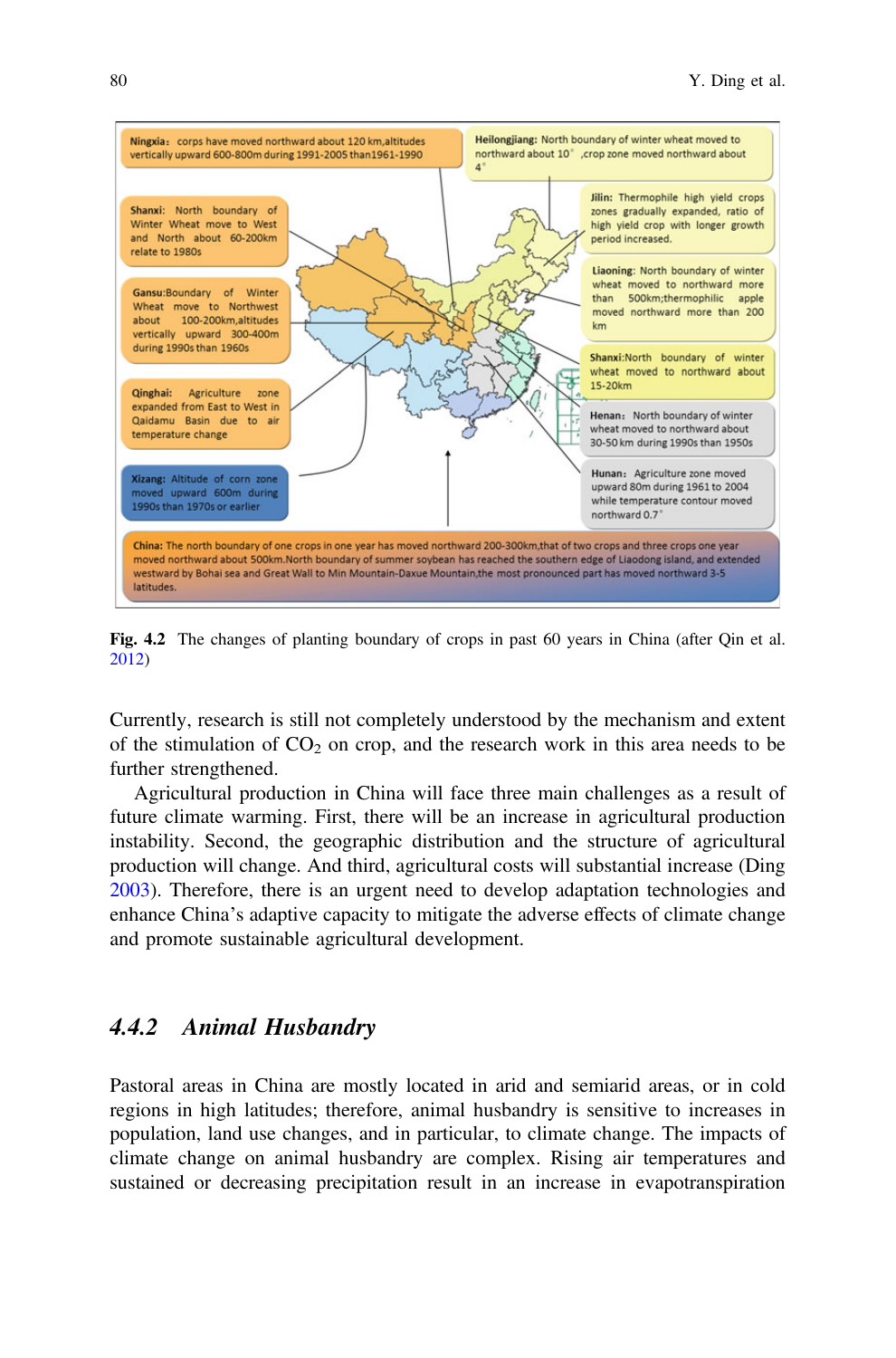of grasslands. High winds, dust storms, drought, and other extreme climate even negatively affect the growth of grass and result in a decline of pasture. More droughts strengthen the potential desertification of semiarid areas increased droughts in steppe regions, and longer droughts, which further reduce soil fertility, reduce the yield of grasslands, decrease the pasture cover, decrease the yield of forage, and decrease the grassland carrying capacity and stocking rates. On the other hand, climate warming, especially an increase in the average cold-season air temperature, favors the overwintering and reproduction of rats and other pests, leading to plant reduction and an increase in livestock epidemics. The impacts of climate change on livestock breeding both good and bad, but mainly, are adverse. Rising winter and spring temperatures and a reduction of snow-covered areas have reduced the snowstorm hazard in pastoral areas and benefited to livestock survival in winter and spring. However, higher air temperatures also lead to degradation of poultry production and an increase in mutated viral infections, which decrease livestock production.

# 4.4.3 Fisheries

Climate change has also impacted fisheries in China. Climate change undermines the stable structure of marine ecosystems, resulting in the destruction of ecosystems such as coral reefs, mangroves, and fish spawning grounds, which leads to a reduction of fisheries resources. Climate warming increases sea temperature, which directly affects the growth, feeding, spawning, migration, and mortality of fish. A reduction in, and disappearance of, sea ice can lead to the disappearance of spawning grounds for cold-water fish species, which inevitably affect their normal production and feeding behavior, making the endangered condition of these species worse. Climate change will lead to the fisheries population size and structure, and routes and times of fish migratory change dramatically, resulting in fisheries vanish or fisheries functions disappear.

# 4.4.4 Forestry

Climate change also has the important impact on forests, which is the main body of China's forestry. Climate change can affect the structure, composition, function, and productivity of forest ecosystems (especially high-latitude cold-temperature forests) and can threaten the recovery of degraded forest ecosystems. Rising temperatures in China have advanced the start of spring growth in woody plants, but there are spatial differences across the country. The start of spring has advanced in northeastern China, northern China, and the lower reaches of the Yangtze River, but it has been postponed in eastern southwest China, in the middle reaches of the Yangtze River, and in other areas. The extent of these changes across latitudes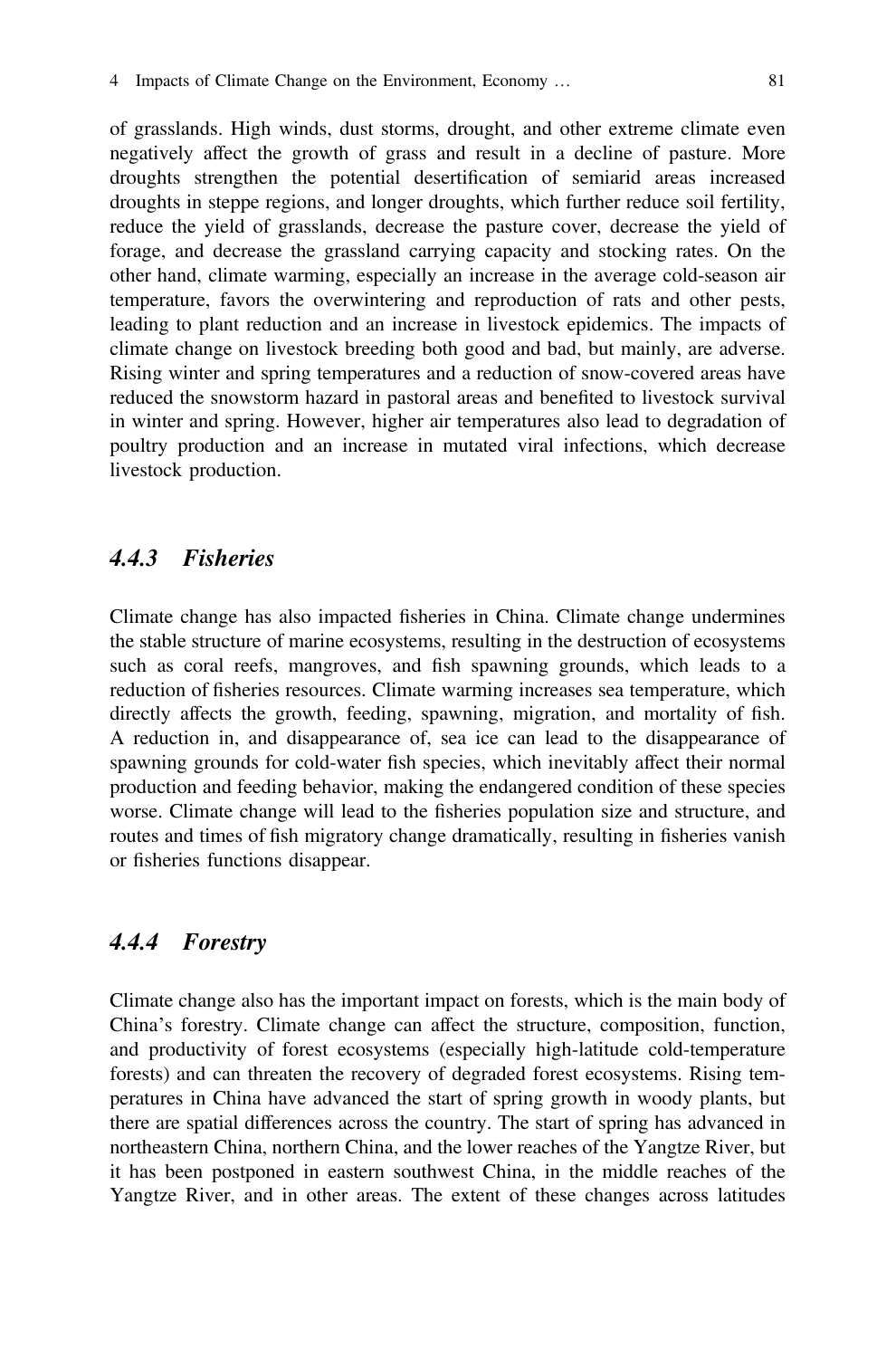has decreased. Measurements suggest that the spatial distribution of some types of forests has changed in response to climate change, and the tree-line elevation has risen in some areas. Climate change has negatively impacted the secondary succession in some forests, and the recovery of tropical forest ecosystems, with an increase in the mortality of trees in secondary forest successions. The intensity and frequency of droughts have caused increased forest fuel accumulation, with prolonged periods of fire danger (now beginning in the early spring),resulting more early spring and summer fire-prone forest fires, and expanded geographic distribution area of forest fires, and then intensified frequency and intensity of forest fires. Climate change is also responsible for an increase in forest pests and diseases, an expansion of their spatial distribution northward, the advance of occurrence of forest pests, the increases of the number of generations, the shorten of cycles, the increase of scope and degree of harm, and promotion of the expansion and hazards of invasive alien pests.

# 4.5 Human Habitats and Health/Infectious Disease

# 4.5.1 Habitats

Climate change has direct effect on habitats. About 400 million people worldwide live within 20 km of a coastline or below an altitude of 20 km. Moreover, populations in developing countries are shifting to coastal cities due to the economic advantages of the coastal areas. Global warming raises sea level, increasing the risk that heavily populated coastal lowlands will be submerged by rising water levels. China is a maritime country, the mainland coastline is about 18,000 km, and there are more than 6000 islands. The coastal areas have been China's economically developed regions. The Pearl River Delta and Yangtze River Delta regions are relatively vulnerable regions.

The effect of urban heat island effect on habitats is more and more pronounced. The urban heat island effect is a phenomenon of increased temperatures and abnormal distribution of temperatures in urban environments. Many cities in China experience the urban heat island phenomenon. For example, the temperature difference between urban and rural areas in and around Beijing, Shanghai, and Lanzhou has increased in recent decades. Moreover, the urban heat island area has expanded with increasing urban temperatures.

Studies of annual average temperatures over the past 50 years suggest that urban heat in lands raise the annual average temperature, decrease the difference between inter-annual temperatures, and contribute to climate change. The average intensity of a heat island effect in China is less than  $0.06 \degree C$ , which is close to the global average of 0.05 °C. Some studies have suggested that the average intensity of the heat island effect in China has risen by  $0.1 \degree C$  per 10 years from the 1970s to the 1990s, while the average intensity in the Pearl River Delta has increased from 0.1 °C in 1983 to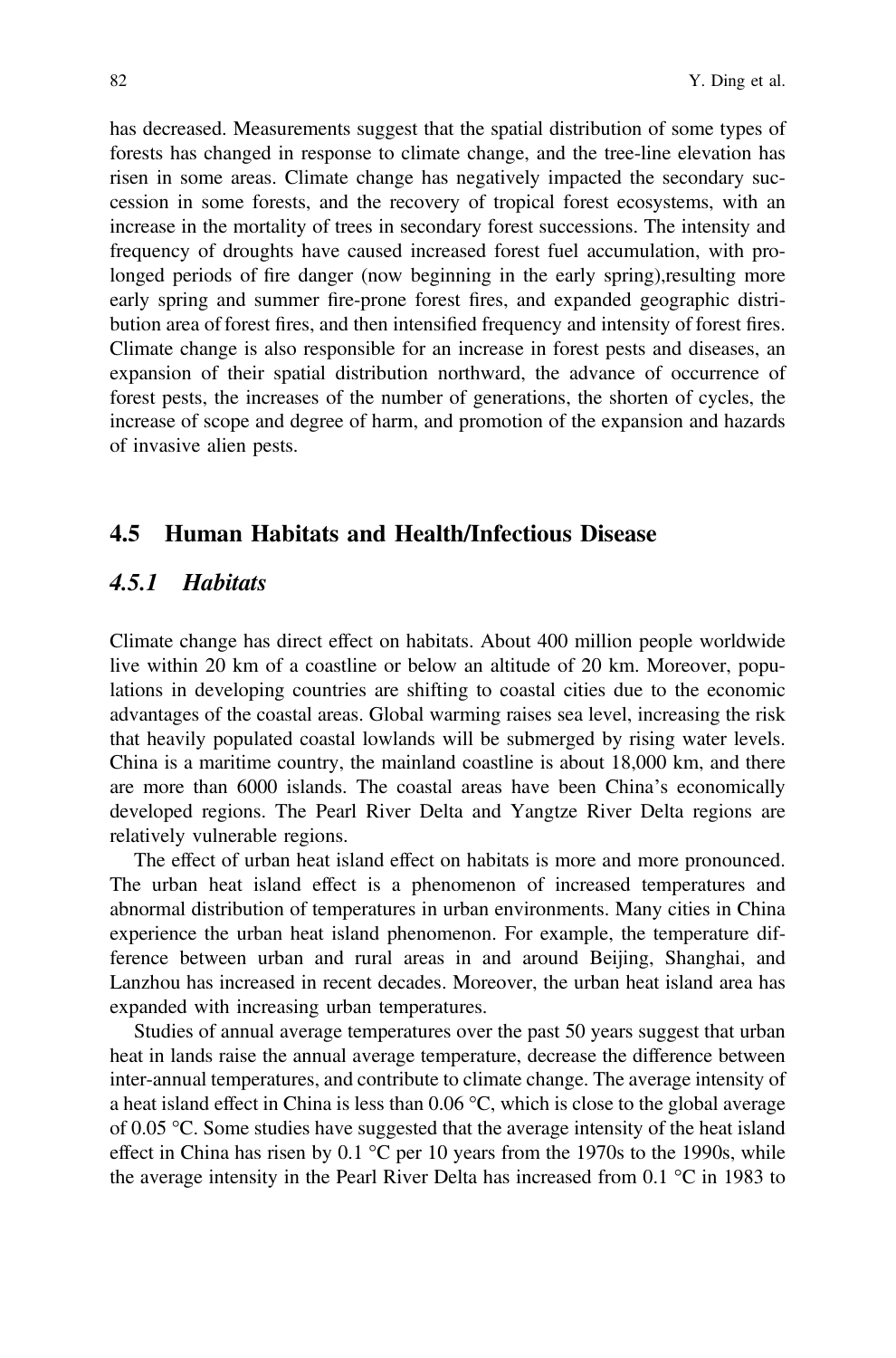0.5 °C in 1993. The areal extent of heat islands in major cities has generally increased. For example, the urban heat island in Shanghai has increased from  $100 \text{ km}^2$  in the 1980s to 800 km<sup>2</sup> in the 1990s. Data collected from 1961 to 2005 indicate that the temperature rose more in urban belts than in non-urban areas, by 0.28–0.44 °C per 10 years, due to the rapid urbanization in the Yangtze River Delta region between 1992 and 2003. These differences are largest in summer and slightly smaller in autumn and spring. They are smallest in winter. The heat island effect had led to a 0.072 °C increase in the average temperature of the region between 1961 and 2005 and an increase of 0.047 °C from 1991 to 2005. The annual minimum temperature increased by 0.083 °C during the period from 1991 to 2005.

Climate change and the heat island have direct or indirect impact on people's living environment through different pathways. The comfort habitat of urban residents affects their health, work, and leisure life. Climate change and the heat island effect lead to urban climate anomalies and can lead to an increase in extreme weather events, such as the frequency and intensity of lightning and heavy rain. Urban heat island effects can also cause increased fog, droughts, and wind disturbances and ultimately lead to urban meteorological disasters.

The impacts of climate change on rural living are concerned. Agriculture as main field of climate vulnerable ecosystems, any degree of climate change will have potential or significant impact on agricultural production and related processes, thus affecting the lives of rural residents. Due to the dependence on the rural agriculture, forestry, and other climate-sensitive industries, therefore, rural residents are vulnerable to climate change impacts. Moreover, many rural areas are economically constrained. The ability to adapt to climate change in rural areas is limited. Poor areas and poor people are very vulnerable to climate change and extreme weather events.

Due to climate warming, soil erosion has intensified in China, leading to the desertification in rural areas which is becoming a serious problem. Decreasing precipitation due to climate warming leads to reduction in rain-fed agriculture, thereby changing the regional farming mode.

Climate change will increase the extreme weather events, leading to the increase of the frequency and intensity of floods and droughts. Due to poor infrastructure, the rural areas have lack of capacity to deal with extreme events. Climate change exacerbates environmental problems in rural areas. The already fragile rural infrastructure cannot guarantee normal life of rural residents when facing heavy rain, flash floods, snowstorms, and other extreme weather events.

### 4.5.2 Life Facilities and Social Service

An increase in the frequency and intensity of extreme weather events, such as lightning, heavy rain, and droughts, caused by climate change, leading localized flooding and road damage, traffic congestion, power outages, etc., seriously affects the normal operation of urban socioeconomic and urban infrastructure security. In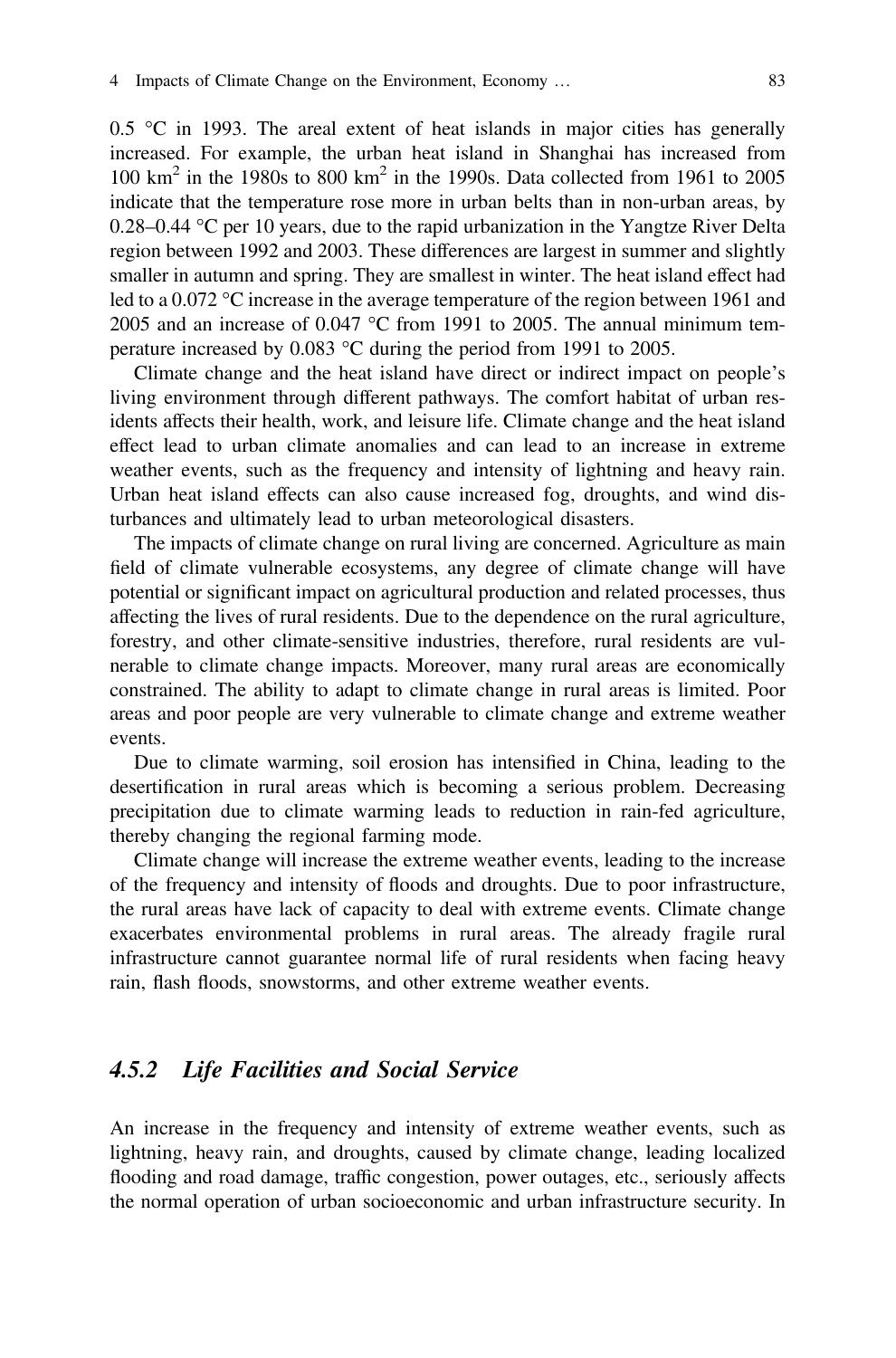recent years, meteorological disasters such as heavy rain, lightning, fog, drought, and other threats have become the focus of urban security objects.

Climate change has a greater social impact on some services sector. Such as, the insurance industry is closely related to climate and environmental change. Increases in the frequency and intensity of extreme weather events lead by climate change have increased the amount of insurance payments, thereby increasing the risk. China is one of the countries which is most severely affected by natural disasters in the world. China's insurance market is actually facing a far more serious catastrophe risk than international insurance market due to China's sustained and rapid economic development, increasing urbanization, population, and wealth. From another perspective, climate change also has brought strong demand to the property insurance, health insurance, and other fields. Adaptation to climate change is not only a complex challenge, but also a lot of opportunities to the financial sector.

### 4.5.3 Urbanization

Climate change affects resources and ecological environments within and around the cities, most prominently, water, thereby affecting the population carrying capacity and the development prospects cities. The direct effect of sea-level rise is flooding seawater. The salinization of groundwater has become an increasingly serious problem in many coastal cities in northern China, after continuous overexploitation of aquifers and recent sea-level rise. Sea-level rise also leads to coastal tidal inundation. Salt tide inundation reached an unprecedented peak in the dry season of 2005/2006, posing a serious threat to the security of the water supply in cities in the Pearl River Delta. Climate changes also lead to increased hurricane intensity and bring a serious threat to coastal urban life, property and urban economy, and transportation. Because the climate of northern and northeastern China has shifted to drier and warmer conditions since the 1980s, water demand in these regions has rapidly increased, leading to a growing gap between supply and demand of water resources, and thereby seriously restricted the development of many cities in northern China.

Increasing the frequency and intensity of extreme weather events, which caused by climate change, will lead to a variety of meteorological disasters intensified, especially droughts and floods will get worse, which is profoundly affected by climate change. According to statistics, the worldwide occurrence of major meteorological disasters (such as urban flooding, heat waves, urban haze, and lightning) in the 1990s is five times more than in the 1950s. Since the daily operation of its various functions must rely on the security of lifeline systems, such as transportation, electricity, telecommunications, water, gas, sewage, and other system, urban meteorological disasters will rapidly expand and spread to wide range or even entire city once the damage on lifeline systems come up.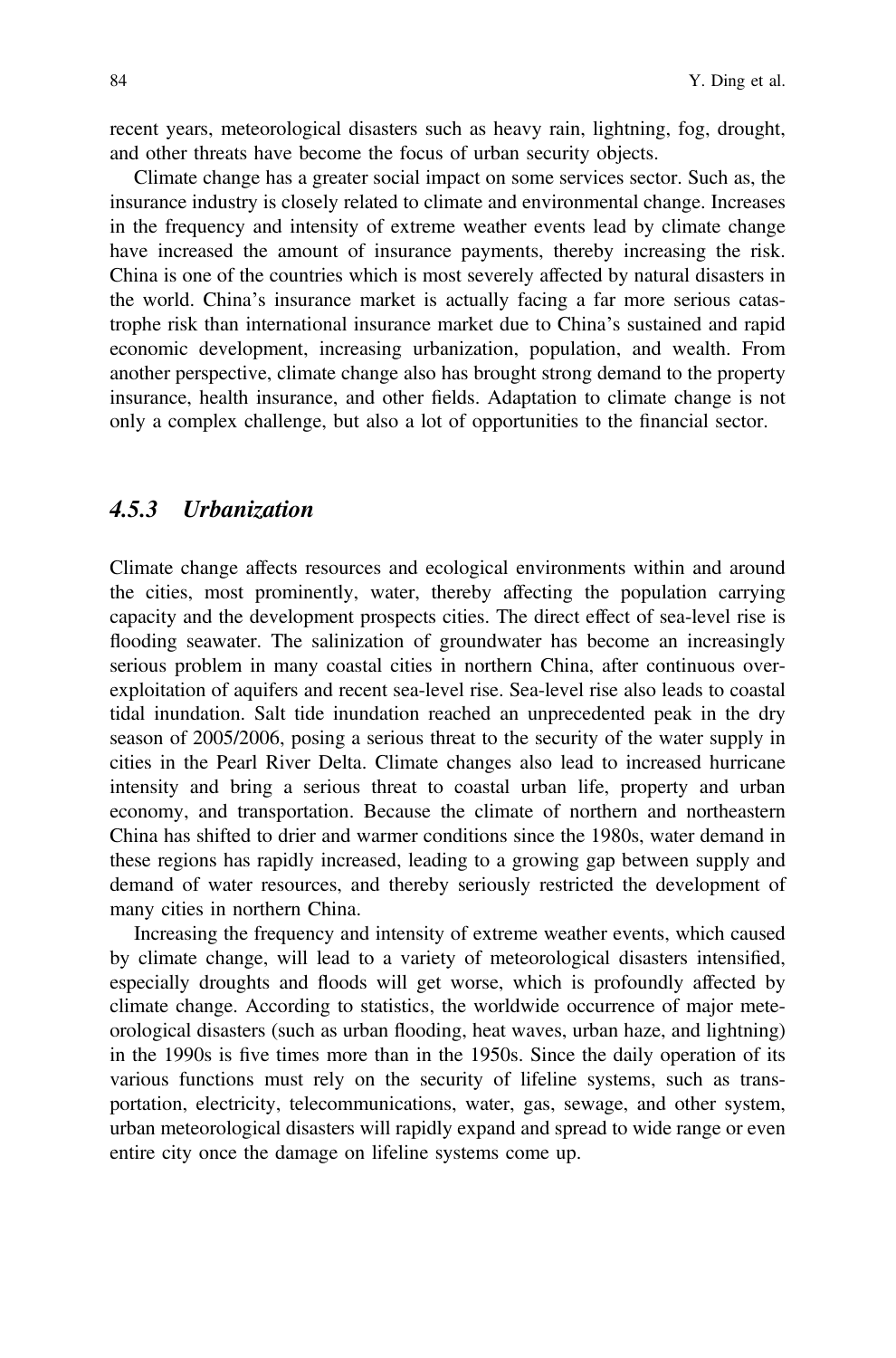# 4.5.4 Climate Change and Human Health

Global warming increases the frequency and intensity of regional heat waves, leading to an increase in heat-related injuries and diseases. As temperatures increase, fatigue, irritability, anger, and the number of accidents also increase, even the crime rate increases. Human brain tissue and myocardium are the most sensitive to high temperature with low pressure, prone to dizziness, impatient, irritability, etc., so as to cause some psychological problems (Table 4.2).

Climate change can lead to an increase in diseases in affected areas. The pathogens of many infectious diseases are sensitive to climatic conditions.

Increasing frequency and intensity of extreme events such as storms, floods, droughts, and typhoons will impact on human health through a variety of ways. These natural disasters cannot only directly cause casualties, or have indirect effects on health through damaged homes, migration, water pollution, food production (lead to hunger and malnutrition) etc., increasing the incidence of infectious diseases, but also damage the health service facilities.

Many pathogens, intermediary, the host and pathogen replication rate of infectious diseases are sensitive to climatic conditions.

The effect of climate change on waterborne diseases is complex, mainly due to socioeconomic factors that determine the supply of safe water. Extreme weather events, such as floods and droughts, probably increase the disease risk through contaminated water, poor sanitation, and other mechanisms.

The temperature and precipitation changes caused by global warming will affect the distribution pattern of diseases such as malaria and schistosomiasis. Climate change has both a direct and indirect impact on schistosomiasis transmission. When

| Effect on health                                 | Climate change                                                                                                                                                                                                                                |  |  |  |
|--------------------------------------------------|-----------------------------------------------------------------------------------------------------------------------------------------------------------------------------------------------------------------------------------------------|--|--|--|
| Diseases caused by heat<br>wave                  | Deaths related to cardiopulmonary disease increased with<br>high or low temperature; death and heat-related illness<br>increase during heat waves                                                                                             |  |  |  |
| Health effects of extreme<br>weather and climate | Direct effects (deaths and injuries) and indirect effects<br>(infectious disease, long-term psychological disease) of<br>floods, landslides, landslides and storms; drought-induced<br>disease or risk of malnutrition increase               |  |  |  |
| Air pollution-related<br>mortality and morbidity | Weather affect the atmospheric concentration of pollutants;<br>weather affecting spatial distribution, seasonal changes, and<br>generation of airborne allergens                                                                              |  |  |  |
| Medium infectious disease                        | High temperatures increase development time of germs in<br>carriers and increase the probability of the potential spread of<br>the human body; spread of disease depends on special<br>climatic conditions (such as temperature and humidity) |  |  |  |
| Skin diseases and eye<br>diseases                | Skin cancer and the incidence of various eye diseases increase<br>with the increase of ultraviolet B (UV-B) radiation caused by<br>the stratospheric ozone depletion                                                                          |  |  |  |

Table 4.2 Climate change on human health effects (after Cao et al. [2001](#page-22-0))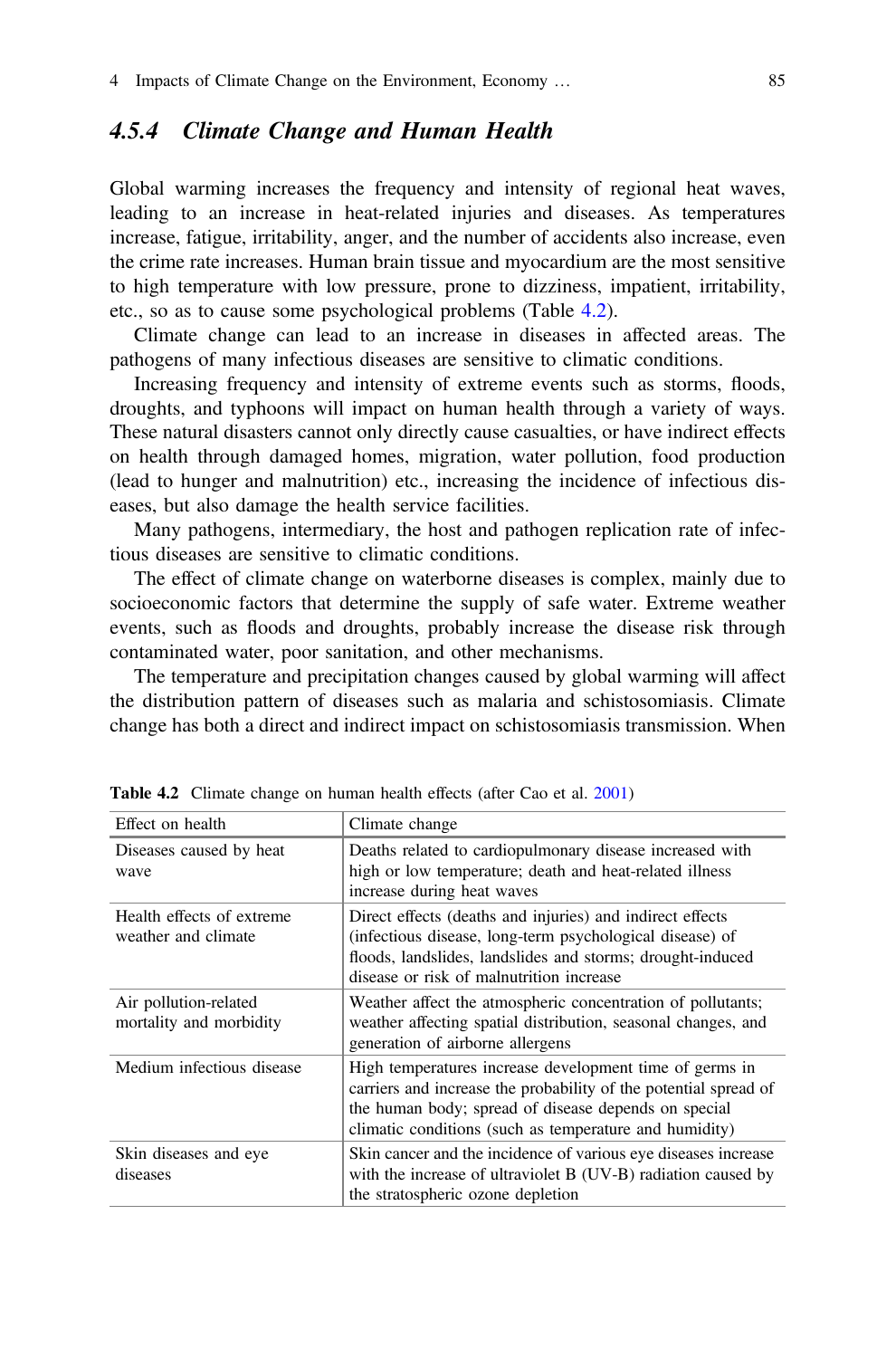air temperatures rise, such as the extreme increase in the minimum air temperature in northern China where water imported to the region as part of the WTSN project, the snails that host the parasite may migrate northward. Similarly, if global average air temperatures increase  $3-5$  °C in the next century, the number of malaria patients could increase by 2 times in the tropics and more than 10 times in temperate zones, due to a spread of the host mosquito.

Dengue fever is an acute infectious disease caused by dengue virus which spread primarily by Aedes. It mainly explodes in tropical and subtropical countries and regions. Yi et al. [\(2003](#page-23-0)) found that the spread of dengue is mainly affected by mosquito density. The main meteorological factors which affect mosquito density are temperature and humidity, among which the temperature is the determining factors, indicating that the temperature is the determining factor of spread of dengue fever. Chen et al. ([2002\)](#page-22-0) suggested that the winter (3 months) temperature in the northern region of Hainan Province is not suitable for the spread of dengue fever, while the winter temperatures in the southern region of Hainan Province may be suitable for the spread of dengue fever. The dengue fever transmission in Hainan may have a fundamental change if the average temperature of winter months increases  $1-2$  °C. The periods of spread of dengue fever in the northern Hainan may extend to whole year, and the spread in the southern Hainan will be at a high level, thus making it possible to transform a non-endemic dengue fever in Hainan to a regional epidemic, resulting in the potential dangers of dengue fever that may be more serious.

Climate change may also cause the extinction of some species, and the generation of new species, including viruses and bacteria. Such as in the spring of 2003, the SARS virus diseases have been an outbreak in Guangdong, Beijing, Shanxi, and other places of China and bring great harm to society and people's health and life. The SARS outbreak is related to weather conditions. It is likely to always occur in the weather with inversion atmosphere, indicating that the climatic zones with inversion atmospheric are helpful to the SARS epidemic. The avian influenza occurred in the winter and spring, with a peak in January and February, while is rare in summer and autumn.

# 4.6 Other Economic and Social Areas

# 4.6.1 Industry

Climate change can affect the carrying capacity and environmental capacity of many natural resources that are used by industry, and extreme weather events can disrupt some industries. A reduction of water resources negatively impacts industries such as oil refinement, chemical production, fertilizer production, electric power production, metallurgy, mining, and textile production. The significant increase of lightning can adversely affect the electronic information industry.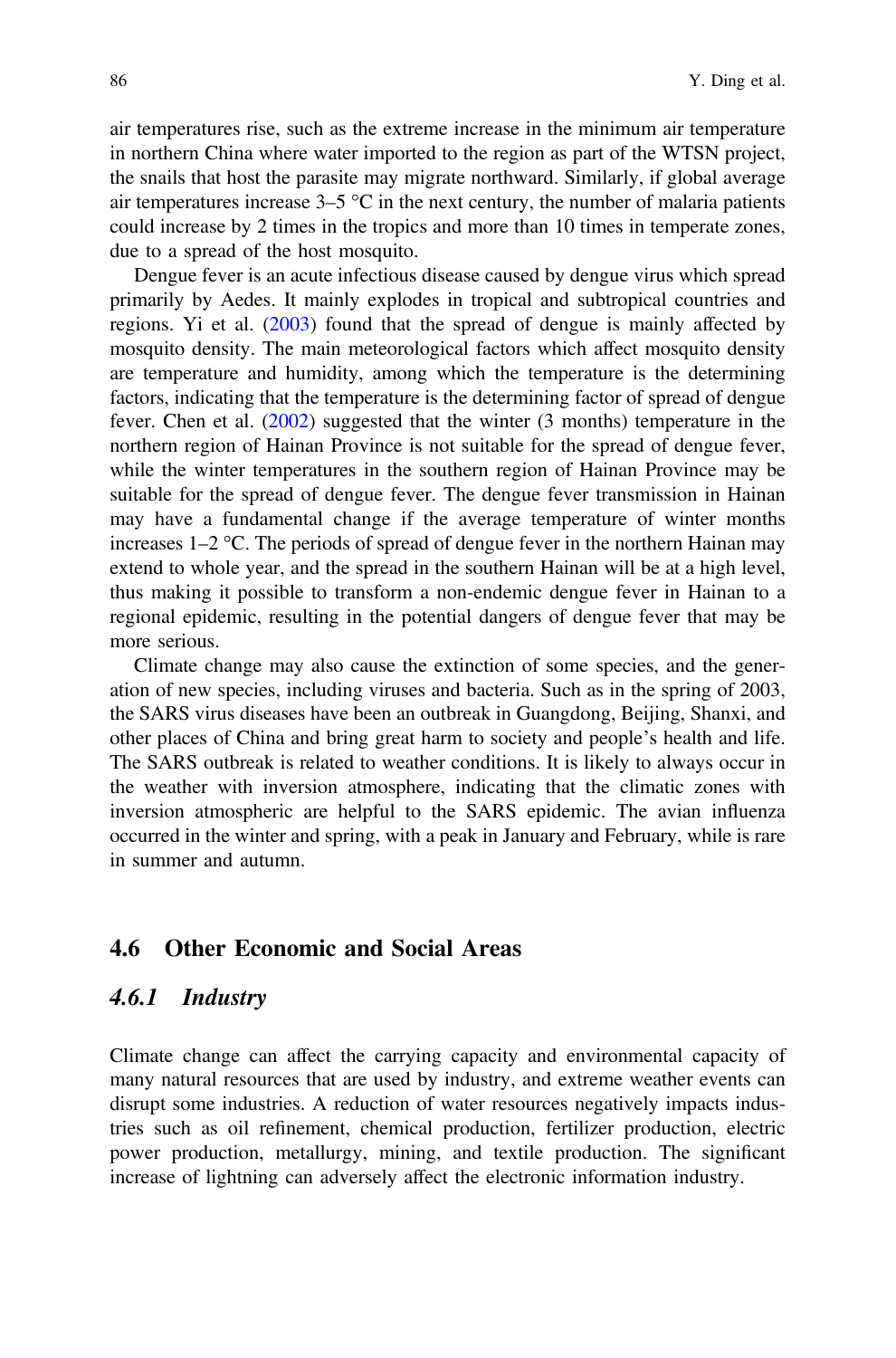Climate change also affects the patterns of energy and resource consumption. Higher air temperatures result in increased demands for water, cooling technologies, health care, recreation, etc., and decreased demands for winter goods and high energy consumption for water products. In order to reduce greenhouse gas emissions, the demand for clean energy further increases, which bring the development of relevant emerging industries.

Climate change further improved the requirements on transportation infrastructure and urban infrastructure. Increasing extreme weather further increases the likelihood in the destruction of these facilities, resulting the new growth of related industries. The blizzard in early 2008 in China was an extreme weather event that covered to 20 provinces (autonomous regions), resulting in the closure of more than a dozen airports, many highways, and the Beijing–Guangzhou Railway. Weather events such as these lead to logistics problems, higher consumer prices, and the emergence of other social instabilities.

#### 4.6.2 Energy Production and Consumption

Energy consumption has significantly changed with climate warming. Energy consumption for cooling has increased, while energy consumption for heating in winter has decreased. Irrespective of climate change, population, per capita housing area, the increasing proportion of urban households has air conditioners inevitably increases growing residential cooling energy consumption. Studies on the energy consumption in major cities in Xinjiang Province in the past 40 years suggest that the number of days requiring heating has significantly declined, while the number of days requiring cooling has significantly increased. Climate models are predicting that the average global air temperature will rise by  $1.4-5.8$  °C by the end of the twenty-first century. The temperature in Xinjiang, especially the winter temperature, is projected to continue to rise. The cooling energy demand in hot season in most of the cities of Xinjiang is projected to continue increase, and heating energy demand in cold season is projected to continue to decrease.

The increase in frequency of extreme weather increases the emergency pressure on the energy system. Such as in 2008, snowstorm caused severe damage on power facilities in south China. The power outages were up to ten days in Chenzhou of Hunan Province. Meanwhile, snowstorm also led to serious losses on the communications industry. The direct economic losses of communications industry caused by the snowstorm were reported by 700 million yuan; about 14.2 million users were affected; many communications stations were affected; and 350 million yuan were invested to recover.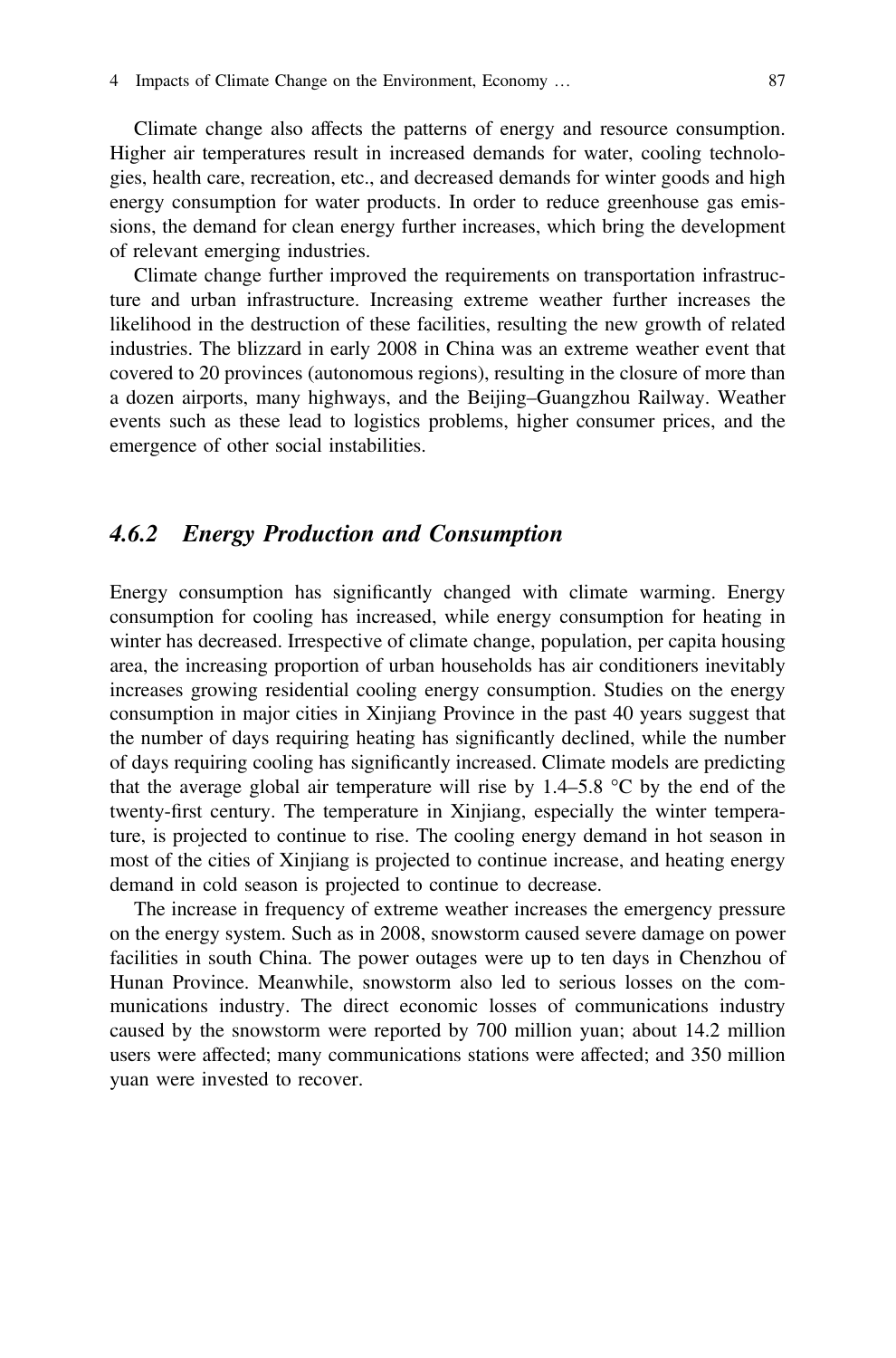# 4.6.3 Tourism

The impacts of climate change on the tourism industry mainly are on regional tourism, tourism landscape, and tourism season. In China, tourism is mainly concentrated in the eastern coastal areas of the country. The number of days in which the temperature exceeded 40° increased significantly in recent years, and low cloud cover led to strong ultraviolet radiation, resulting in marine coral resources that have been significantly affected. On the other hand, rising temperatures have caused a rise in sea level over the past 50 years (with accelerated sea-level rise in recent years), resulting in an increased risk of coastal floods in seaside areas. Climate warming will change the composition, structure, and biomass of vegetation and wildlife species in China, leading to changes in distribution pattern of forest, biodiversity damage, and changes of some of the region's natural landscape and tourism resources, thus having impact on nature reserves, scenic spots, and forest parks which are based on biodiversity and natural ecosystems.

Climate change alters tourism and outdoor recreation business season, which is the interest of tourism enterprises. For example, in other areas of the country, decreased snowfall shortened the tourist season at some winter leisure resorts and caused some losses of tourism business which operating the snow and ice of winter recreation resort project. Warming air temperature severely affected marine coral resources, degrading local tourism resources and adversely affecting on tourism industry. Extreme events, such as storms, landslides, and mudslides, will directly effect on tourist traffic safety and health of visitors and even lead to accident personal injury or death, having adverse impact on the regional tourism industry.

Extreme weather events and increases in pests and infectious diseases all contribute to a decrease in the demand for travel and tourism. Changes on natural resources, ecological environment, and people's lifestyles cause by climate change will pose a serious threat on preservation of some human non-material cultural heritage, which are sensitive and vulnerable to climate change. Meanwhile, changes in biological phenology, landscape, and population activity patterns caused by climate change will profoundly affect the overall structure and layout of tourism areas and services, which may actually bring more tourism business opportunities. Summer resort tourism, ecotourism, and water sports may increase, and ice and snow tourism areas could be moved to higher latitudes and altitudes, which would preserve tourism business opportunities.

# 4.6.4 Major Projects

Climate change not only affects natural ecosystems and human living environment, but also has a profound impact on a large number of human constructions. Three Gorges Project, Water Transfer from South to North Project (WTSN), the Yangtze River estuary restoration project, Qinghai–Tibet railway, the Sino-Russian oil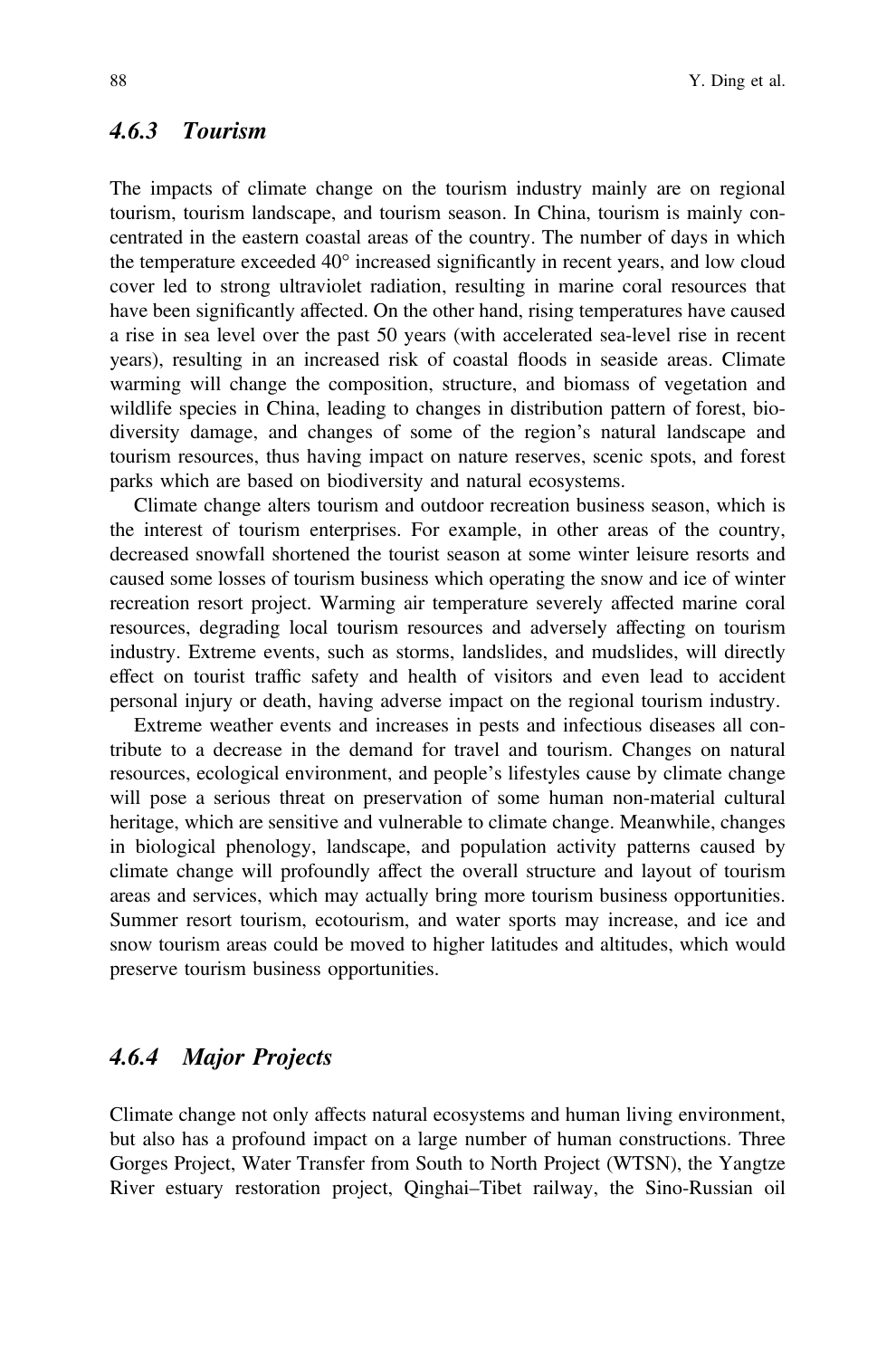pipeline, the Three-North Shelterbelt Project and highways, high-speed railway, the south transmission lines, and other projects are major projects and have significant impact on the development of social and economic of China. It is very necessary to assess the impact of climate change on these projects, and in particular to evaluate the impact on the safe operation of these projects', possible threats and propose adaptation measures to climate change.

Three Gorges Project, the world's largest water conservancy project, is the key backbone project of governance and development of the Yangtze River, which has benefits to flood control, power generation, navigation, etc. Affected by climate change, the rainfall–runoff relationship in Yangtze River has changed. The probability of occurrence of drought in dry season and floods in humid season has increased, and the hydrological regime changed. Meanwhile, the annual runoff and hydrological process of the upper reaches of the Yangtze River have significantly changed under the rapid growth of water consumption with the economic development, water conservancy and hydropower project construction, inter-basin water transfer, and other factors. Under future climate change scenarios, the Three Gorges reservoir area is projected to significant warming and wet, and the frequency of flood, droughts, and other extreme events of the upstream region is projected to increase. The probability of occurrence of mudslides, landslides, and other geological disasters in the Three Gorges reservoir areas may increase with the increase of heavy precipitation, which will have adverse effects on the Three Gorges Project management, dam safety, flood control, flood fighting, etc. The increasing drought in the dry season will affect the water deposition, power generation, shipping, and water environment of Three Gorges Project. Thus, the early preventive measures are very important to adapt to climate change impacts. These measures include the following: by strengthening the joint scheduling with tributaries and reservoirs in upper and middle reach, flood diversion areas in middle and downstream reach and then reducing the risk of flood and insufficient power in the dry season; implementation of watershed eco-environment management and developing a long-term plan, strengthening infrastructure construction of flood control, drought, water supply, etc.; strengthening the monitoring efforts of geological and seismic disaster; increase in reservoir sewage treatments.

WTSN is a major strategic initiative to solve the severe water shortage in northern China and also an oversize large infrastructure project which is closely related to socioeconomic sustainable development of China. Climate change has little effect on the water volume of east and middle route of WTSN. However, it probably has adversely affected on water quality of east route of WTSN. Climate change, in particular, changes in precipitation, which probably has adverse effects on water resource and ecological environment of reservoirs of the middle route of WTSN. The middle route of WTSN probably encounters frequency of flood and drought conflict between the river networks in south and north China. Climate change may lead to the risk of water shortage in the source of WTSN, no water consume demand, water pollution, floods, earthquakes and other geological disasters. At the same time, climate change will not ease the water shortage situation in north China, while the receiving water in north China will add more soil moisture,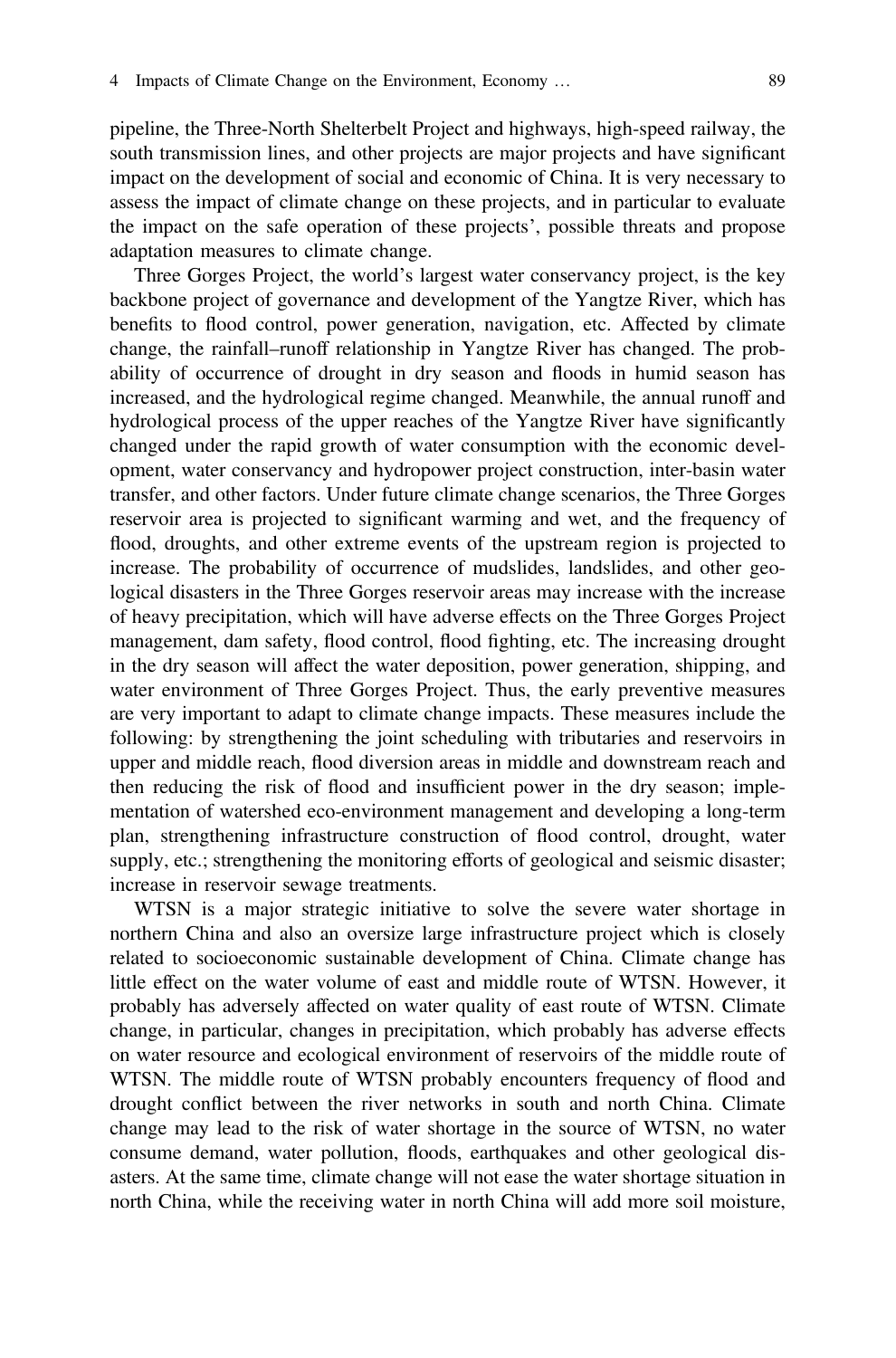which may lead to higher significant temperature, more latent heat and evaporation changes that may cause a certain degree of local climate change. Therefore, we need to take engineering measures and non-engineering measures to circumvent the possible project risks, hydrological risk, ecology and environmental risks, economic risks, social risks, etc. The basic starting point should be help to improve and restore the surface, ground, and coastal water environment and its associated ecosystems, while solving the short-term urgent needs of water shortages in yellow River, Huai River, and Hai River Basin. The long-term foothold of regional water issues in northern basin should focus on the basin themselves. We should ensure the necessary flow of the Yangtze River into the sea. We should coordinate inter-regional water allocation from the country's overall social, economic, and ecological interests.

The Yangtze River estuary restoration project is one of the most complex estuary management projects in the world. It is also the most ambitious water project in China. The channels, runoff into the sea, the coastal environment, and other issues caused by climate change should be assessing on focus. Climate warming led to sea-level rising, the sediment retention position of the Yangtze River estuary was traced upward, and waterway blockage was intensifying, while the impacts of storm surges, floods, heavy rain, and other extreme weather events on the Yangtze Delta restoration project become increasingly prominent. Therefore, we need to integrate measures including improving the seawall protection standards, comprehensive management on Yangtze Estuary Road, increasing coastal freshwater flow, and strengthen the Yangtze River environmental protection countermeasures.

Climate change has impacts on the Qinghai–Tibet Railway. The active layer thickness of permafrost has gradually deepened with the increasing air temperature along the Qinghai–Tibet Railway. The permafrost warming, melting, and degrading will change the stability of the basement of Qinghai–Tibet Railway. We must pay attention to the trend of future climate change along the Qinghai–Tibet Railway and the use of engineering and technical measures to adapt to the impacts of climate change. We need to build integrated management system with environment, health, safety, and transportation and to meet the needs of adaptive management.

Ecosystem degradation leads to soil and vegetation degradation, biodiversity reduction, exacerbating sand hazards, and other environmental disasters, having direct threat to West to East Gas Pipeline Project. Not only the increasing frequency of floods due to precipitation changes, but also the mountain landslides are major factors affecting the safety of the pipeline. The secondary disasters, such as ground subsidence, soil erosion, river sediment deposition, and so on, both would threaten the safe operation of gas pipeline. Strengthen the studies on the impact of climate change on project design parameters, such as ground temperature, and prevention of geological disasters are very important for engineering design, maintenance, and risk assessment.

China–Russia oil pipeline project is impacted by both the temperature changes and permafrost changes. Particularly, the underground ice melting led by climate change and anthropogenic factors, not only caused ground subsidence, but also led to the formation of secondary permafrost disasters, affects the stability of pipeline project.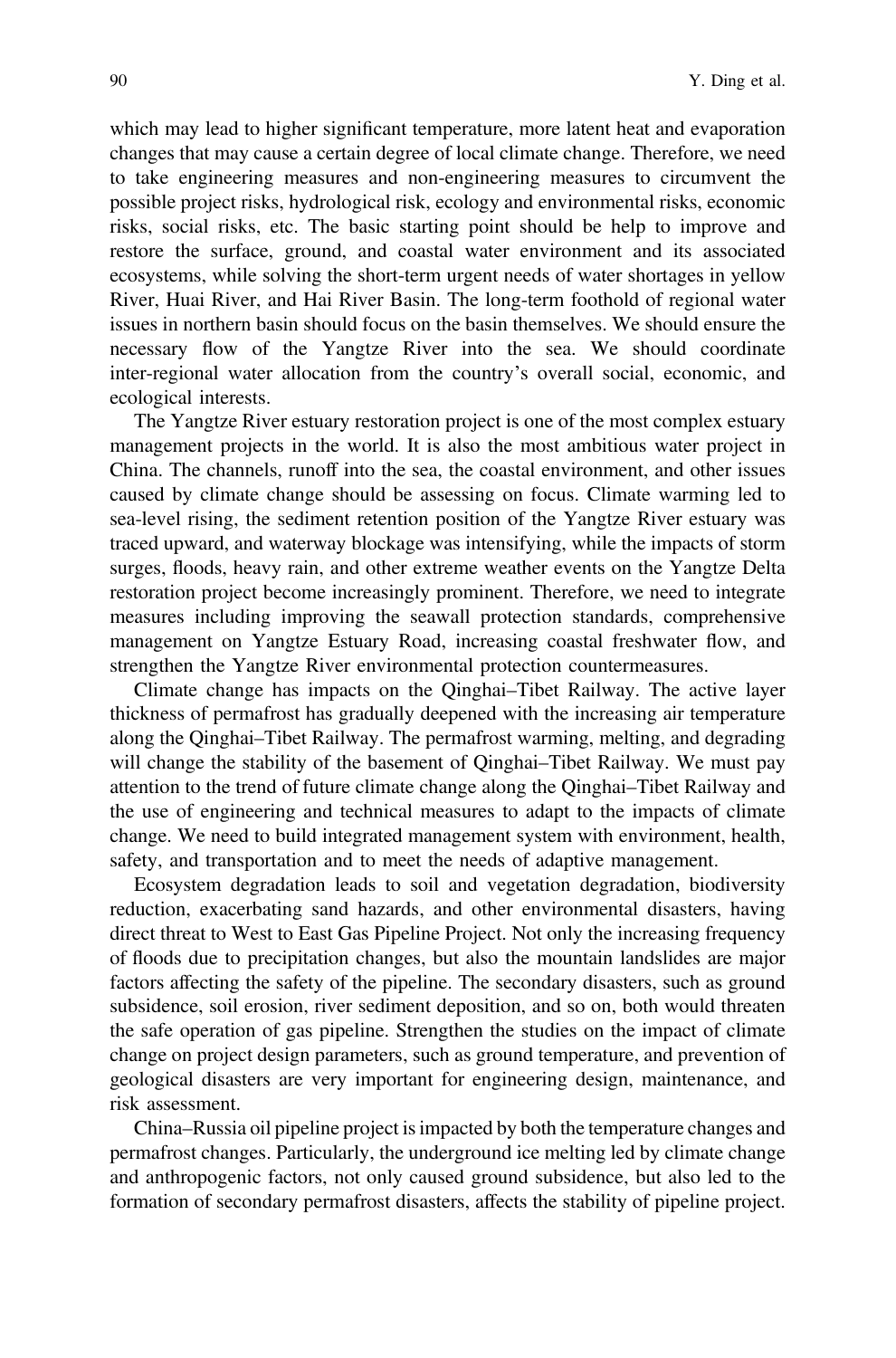<span id="page-22-0"></span>We need to consider the freeze–melt disaster at the early stage, have an optimal design, and take appropriate measures to guarantee the pipeline deformation within the allowable range. Meanwhile, we need to strengthen the scientific monitoring, ensuring the stability and security operations of the gas pipeline.

Climate change has affected the vegetation distribution in "Three-North" Shelterbelt area, and the forest ecosystem structure will be changed. The single large tree species in "Three-North" Shelterbelt is expected to have more vulnerability under future climate change scenarios. Thus, there is urgent need for redrafting planning, optimal designing the structure of tree species, improving the quality of afforestation, combing with the development of the pattern of trees and shrubs with local climatic conditions, and then enhancing the ability to adapt to climate change.

Highways and high-speed rails are national transportation artery, facing with high rick of ice, snow, rain, fog, lightning, high temperature, and other inclement weather. Therefore, highways need to strengthen monitoring of meteorological information, timely adjustment of the construction and the operation plan. High-speed rails need to take measures to adapt to the impacts of climate change and focus on prevention of meteorological disasters in the key seasons and areas. South transmission line had been experienced serious loss in the 2008 snow and ice storms. Accompanied by the projected increasing in the probability of extreme weather events, south transmission lines need to strengthen prevention and protection on freezing rain, improve disaster warning, and other measures, enhancing the ability to adapt to climate change.

## References

- Cao, Y., Chang, X., & Gao, Z. (2001). Potential impacts of future climate changes on human health (in Chinese with English abstract). Journal of Environment and Health, 18(5), 321-315.
- Chen, W., Li, C., Lin, M., et al. (2002). Study on the suitable duration for dengue fever (DF) transmission in a whole year and potential impact on DF by global warming in Hainan Province (in Chinese with English abstract). China Tropical Medicine, 2, 31–34.
- Ding, Y. (2003). Climate change—facing to disasters and proulems (in Chinese with English abstract). Natural Disaster Reduction in China, 2, 19–25.
- Ding, Y., Liu, S., & Ye, B. (2006). Climatic implications on variations of lakes in the cold and arid regions of China during the recent 50 years (in Chinese with English abstract). Journal of Glaciology and Geocryology, 28(5), 623–632.
- Ding, Y., Ye, B., & Han, T., et al. (2007). Regional difference of annual precipitation and discharge variation over west China during the last 50 years. Science in China Series D, 50(6), 936–945.
- Kong, L., Chen, X., Du, J. (2010). Impact of sea-level rise on salt water intrusion based on mathematical model. Journal of Natural Resources, 25(7), 1097–1104.
- Li, X., Han, F., Zhang, C., et al. (2009). Influence of climate change on mosaic landscape of sand land-wetland in middle-east Inner Mongolia (in Chinese with English abstract). Chinese Journal of Applied Ecology, 20(1), 105–112.